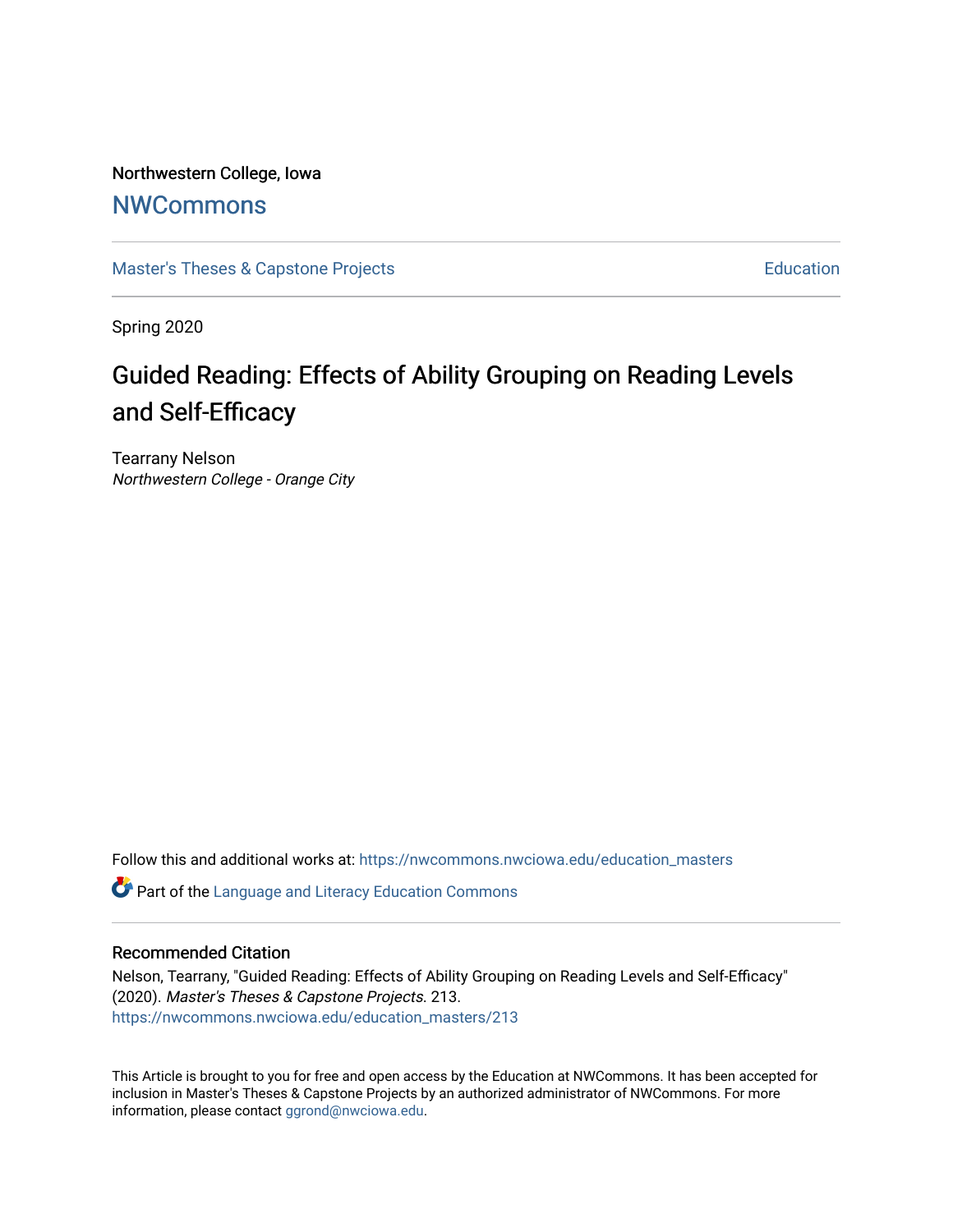Guided Reading: Effects of Ability Grouping on Reading Levels and Self-Efficacy

Tearrany Nelson

Northwestern College

An Action Research Project Presented in Partial Fulfillment of the Requirements For the Degree of Master of Education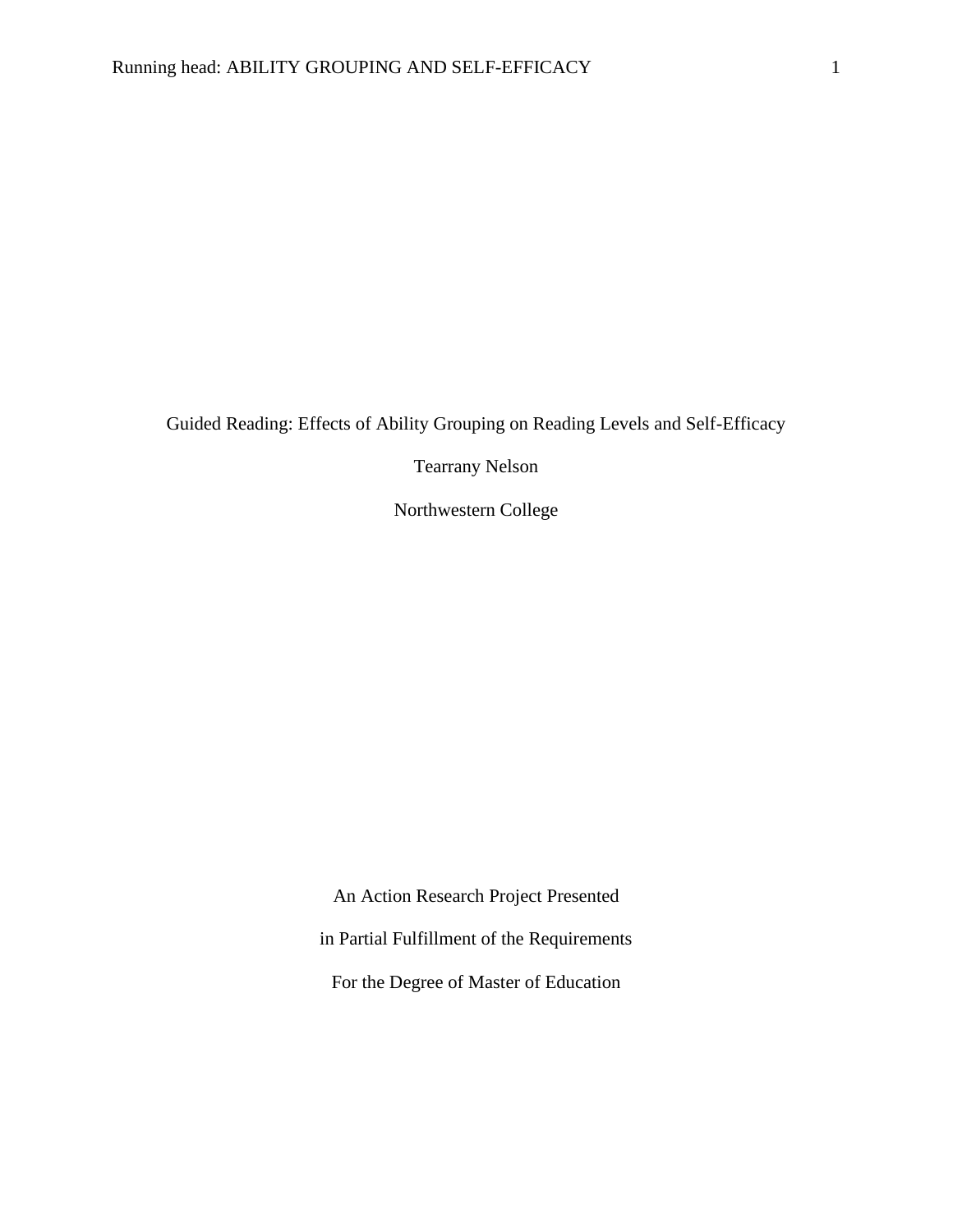# Table of Contents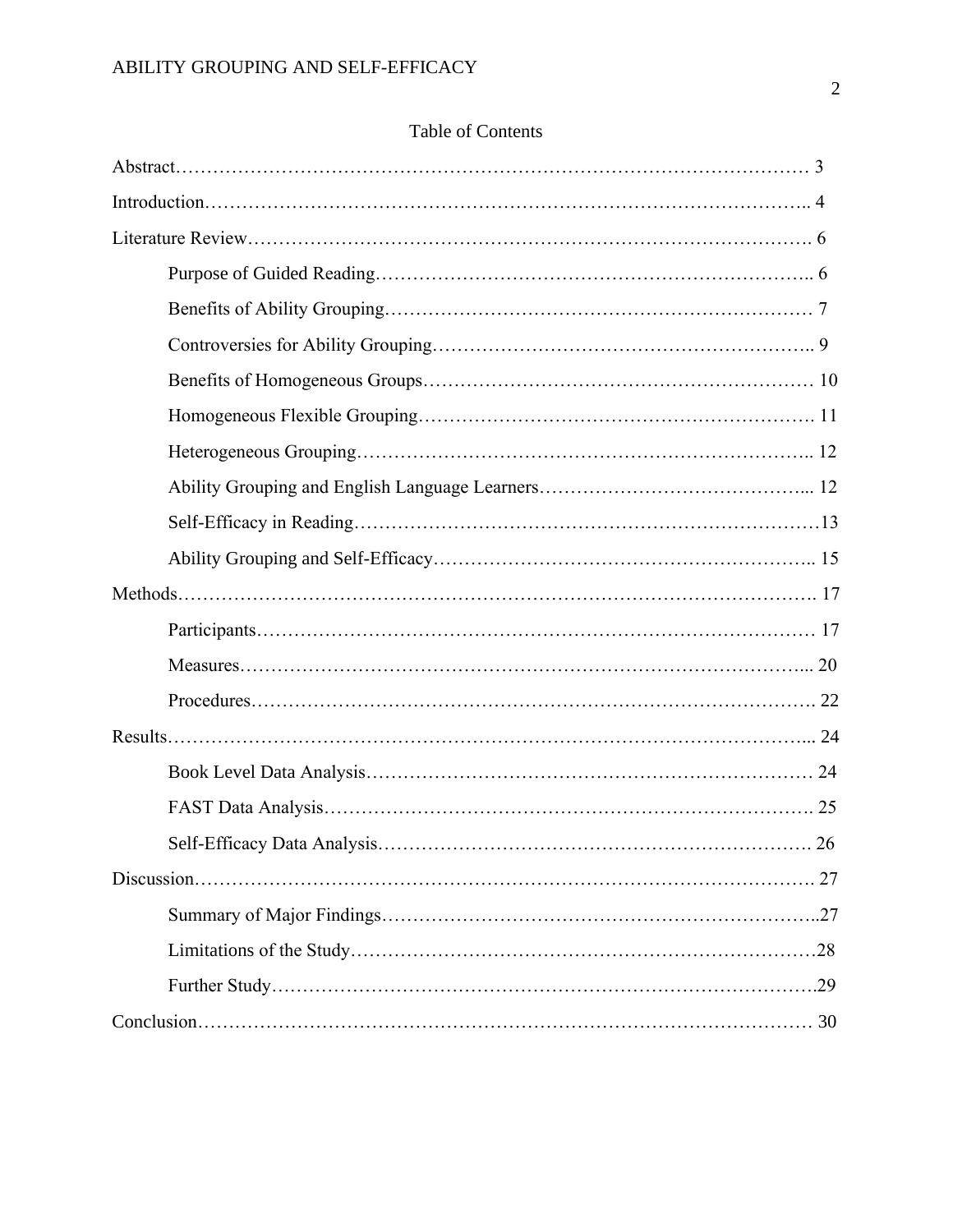#### Abstract

This action research study investigated the use of ability grouping during guided reading and if ability grouping had an effect on a student's self-efficacy. The study looks at three first grade classrooms during the 2019-2020 school year. Two of the classrooms used cross-classroom ability grouping focusing on student needs and book levels. The third classroom stayed selfcontained and had groups of different levels and needs. Data was collected from Oral Running Records (ORR), the FAST assessments for sight words, word segmenting and sentence reading, and a self-efficacy questionnaire. The ORR's provided the students beginning book levels at the beginning of the year and in February. FAST provided student needs in reading. The comparing the scores from September and January. The self-efficacy questionnaire was given to students at the end of the study. Comparing the two different styles of grouping did not indicate statistical significance either on book levels or on a student's self-efficacy. Although, there was not a significant impact, the study did reveal that the two classrooms that implemented crossclassroom leveling made more gains in book levels and on their FAST assessment. It also showed that the students in those two classrooms had higher self-efficacy in both the lower group and higher group.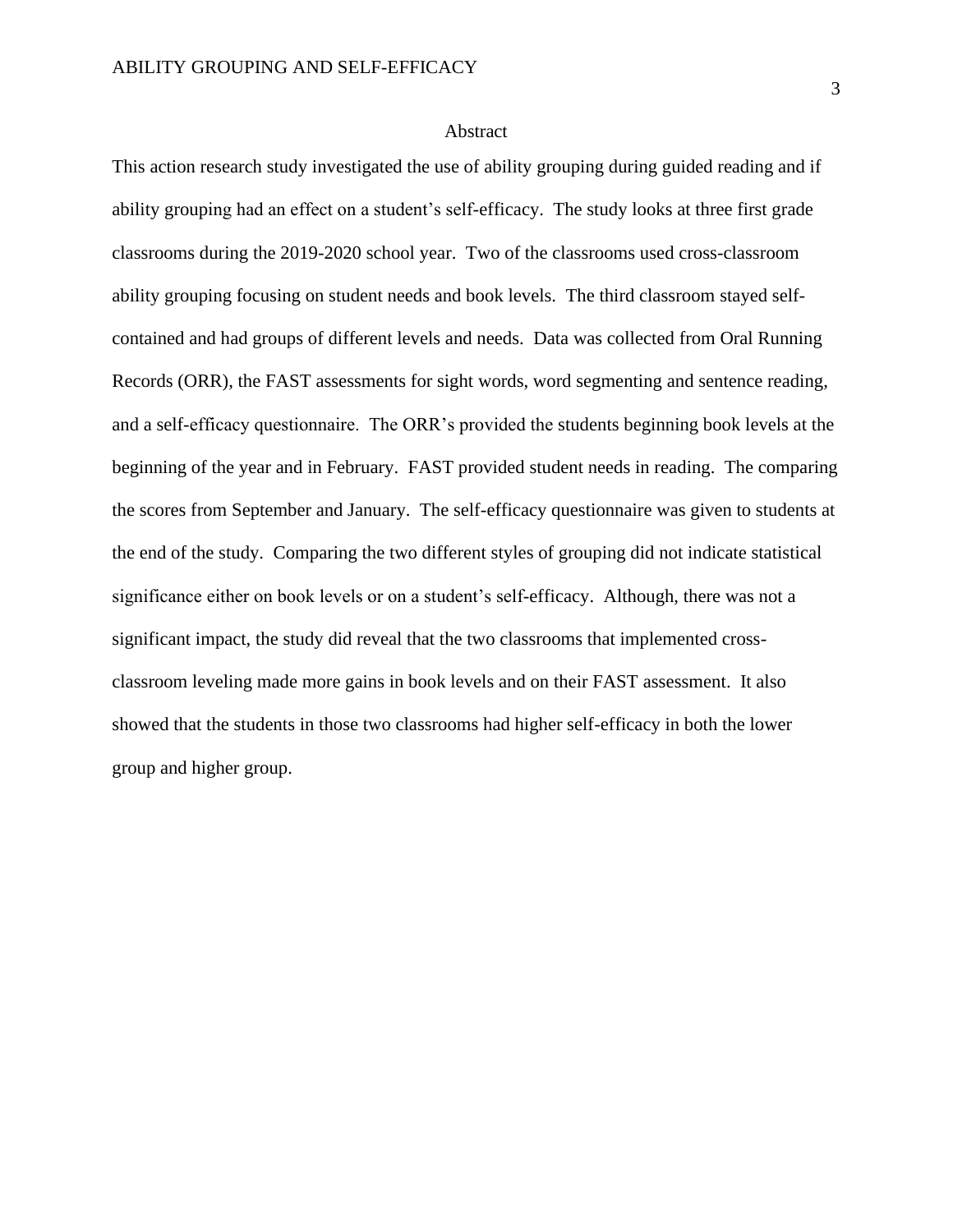Guided Reading: Effects of Ability Grouping on Reading Levels and Self-Esteem

Teachers have hard decisions that they need to make day after day. Educators are always looking for practical ways of responding to the diversity and range of literacy need in the regular elementary education classroom (Tobin, 2008). Language arts is the one area, more so than any other, that requires differentiation in the order to meet needs in students (Tobin, 2005). Curriculum and standards that students should accomplish by the end of the year are always changing. The pressure on teachers to have their students perform at grade level has not changed. Educators are always trying new ways to meet the needs of their students. The school day no longer looks like it did 10 years ago.

Guided reading is a framework that a teacher uses to observe students reading at their instructional level (Clay, 1994). Clay (1994) states that it helps students use their new acquired skills in a unified reading system. Creating groups is the one area of guided reading that has been a topic of discussion. Fountas and Pinnell (1996) stated that during guided reading, teachers work with students in small groups that are comparable in their reading development and their instructional level of text (Ford & Opitz, 2011). Research has shown very inconsistent data on whether homogeneous ability grouping leads to achievement (Du Plooy, 2019).

There are several different views of grouping students and the impact it has on their selfefficacy. Some research says that ability grouping does not allow role models for students reading at a lower level with different needs (Donnelly, 2019). In other research, it states that children placed in groups based on their abilities have different learning experiences (Du Plooy, 2019). The researcher goes on to state, that this learning dynamic assist in learner characteristics and low-ability groups may feel inhibited and disabled.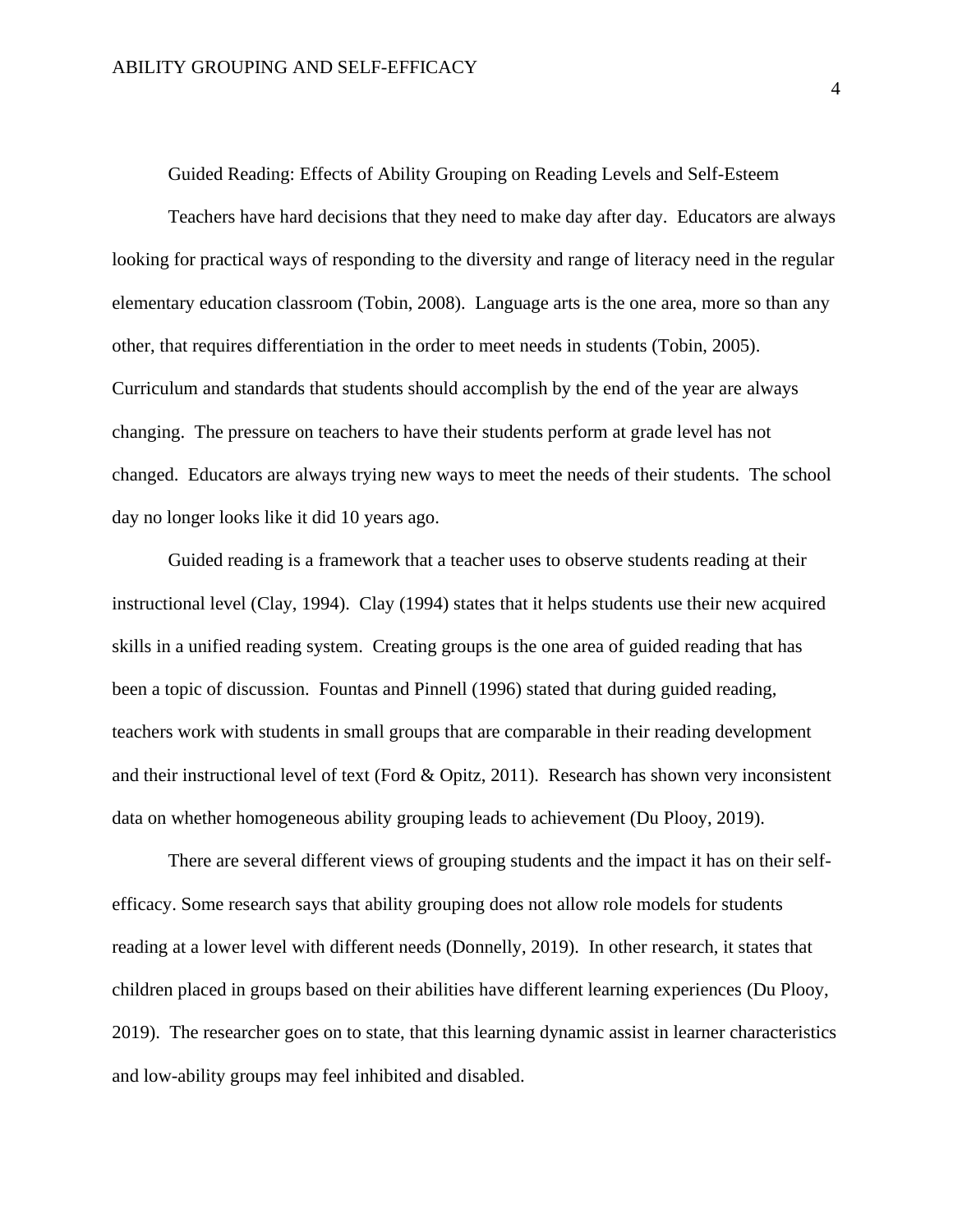The researcher looks at three different first grade classrooms and the way they group students for guided reading. Staying self-contained has caused challenges for the guided reading block. Multiple students in one group may be in different levels and have different abilities. The research will look at the two types of grouping to determine which grouping is most beneficial.

The other part of the research will look at how students view themselves and their selfefficacy. Some research shows that ability grouping can have an effect on students' self-efficacy in reading, it is important to see if there is a correlation between the two. This study will research the questions; does ability-grouping students during guided reading help them make higher gains in their reading level? Does being in a lower ability group affect their self-efficacy in reading?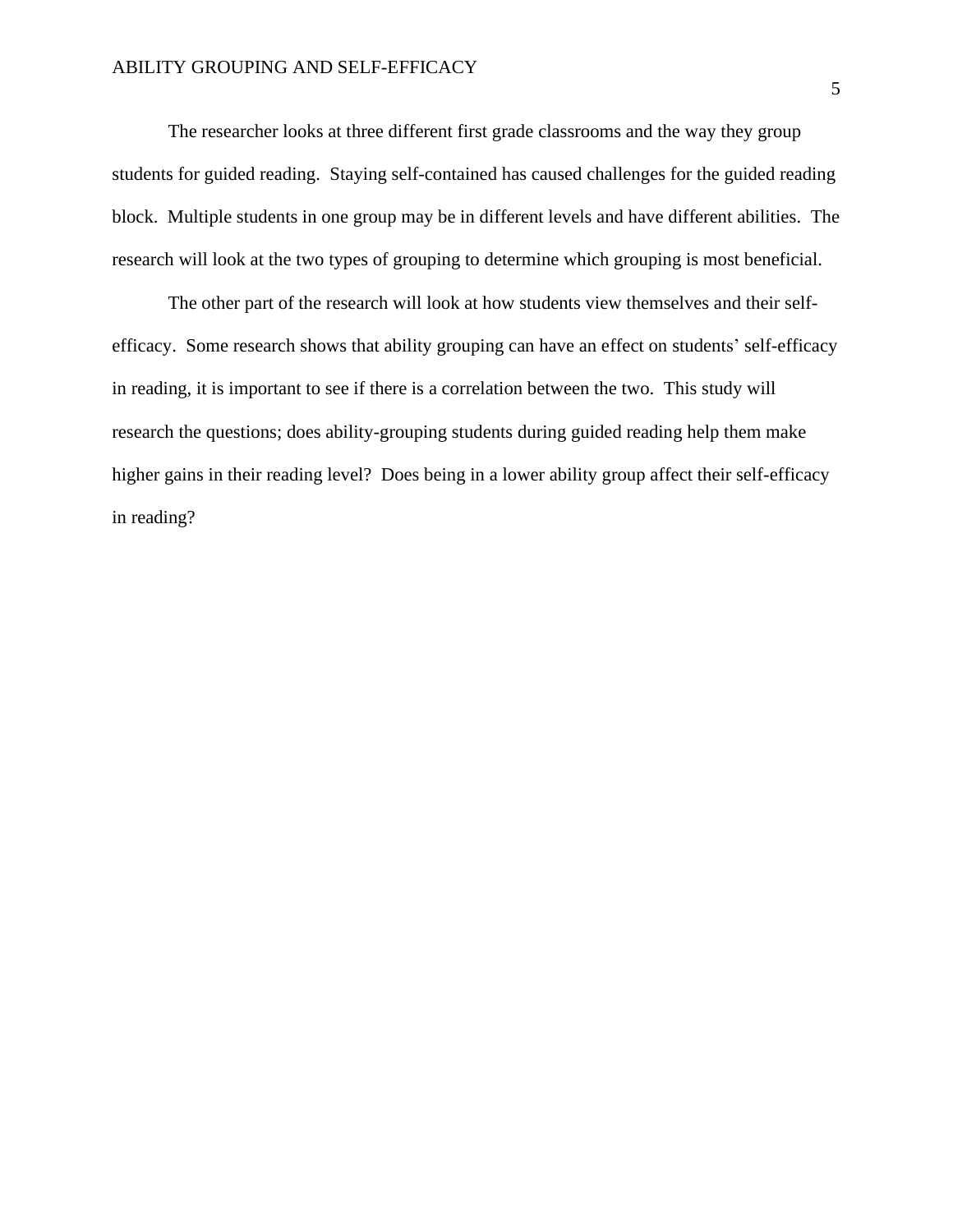#### **Literature Review**

### **Purpose of Guided Reading**

Guided reading is a way for teachers to try to meet the reading needs of students in small group instruction (Ford & Opitz, 2008). Ford & Opitz (2008) state that educators use guided reading to have a balance between whole group instruction and then continue to use small group instruction to be able to differentiate student needs. Whole group instruction can sometimes leave students behind (Ford & Opitz, 2008; Tobin, 2008). Educators need to make sure that they do not stick with just one method of teaching because children do not learn from one method of teaching (Aftab, 2015).

Guided reading has been in the education system for more than 50 years (Ford & Opitz, 2011). It started in New Zealand, but since the start of it, the focus has changed (Fountas  $\&$ Pinnell, 2012) It is hard to determine when guided reading actually started in the United States classrooms, but it was very prevalent in the 1940's through the 1970's (Ford & Opitz, 2011). In the 1980's and the early 1990's guided reading had lost its influence in the classroom. Ford and Opitz (2011) state that guided reading could have been pushed away due to the way colleges started education pre-service teachers on the latest reading techniques.

An educator by the name of Emmett Betts put forth the foundations of guided reading (Ford & Opitz, 2011). Later on, two women, Lillian Gray and Dora Reese, built on Betts' view and coined the term guided reading (Ford & Opitz, 2011). As guided reading started to evolve, so did the elements of guided reading. As educators started to incorporate guided reading into their classrooms, they realized that it could not stand-alone (Richardson, 2016). In the book *The Next Step Forward*, Jan Richardson noted that guided reading needed to build on whole group lessons taught to the students (Richardson, 2016). The book also discusses educators using read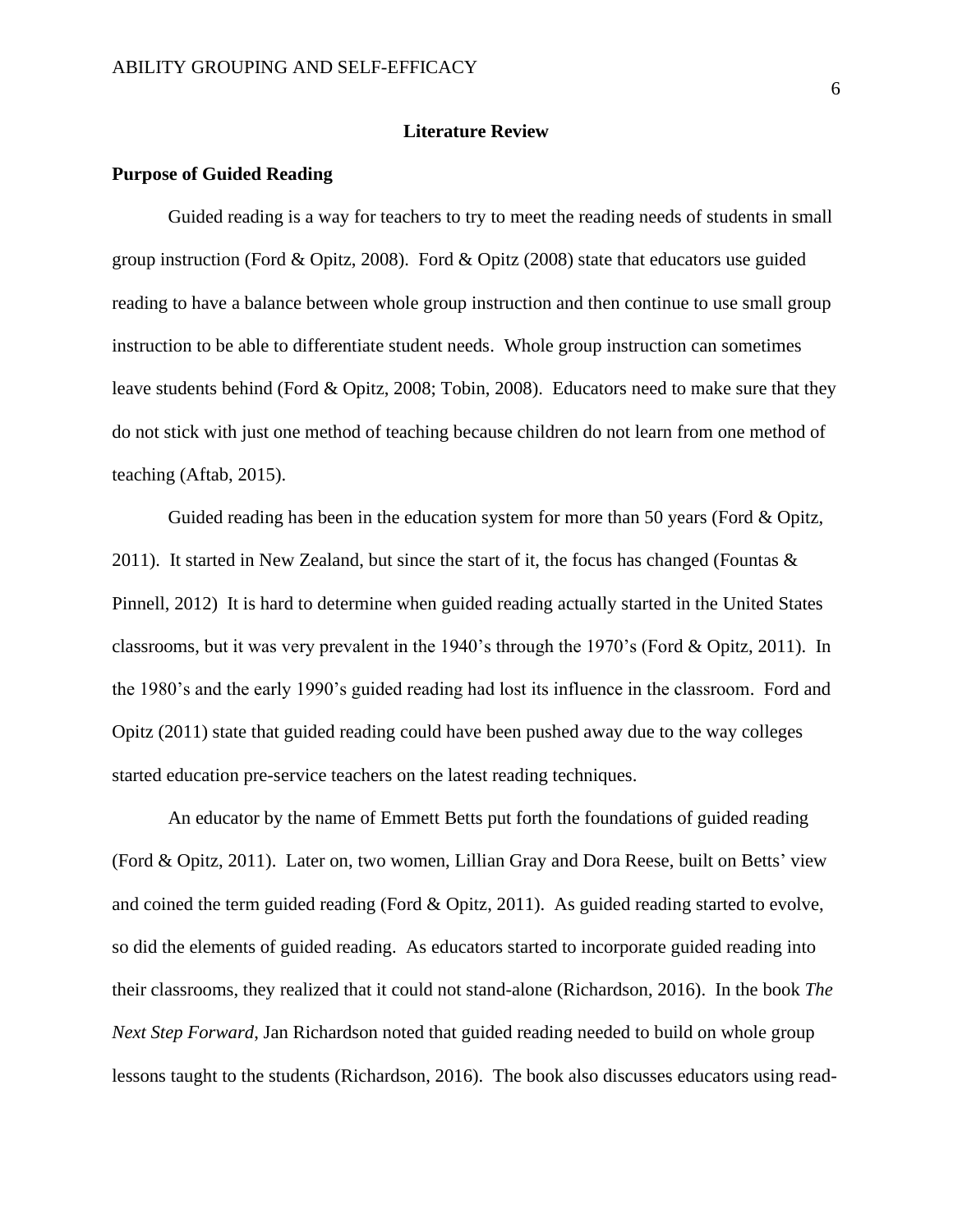aloud and other reading techniques to help teach reading standards. Guided reading is the bridge to help students go from modeling to independent reading (Richardson, 2016). A well-balanced literacy instruction model includes read-aloud, shared reading, guided reading, and independent reading (Young, 2018). It is in guided reading instruction that the learner and teacher share responsibility in student learning (Ford & Opitz, 2011). Fountas and Pinnell (2012) pointed out that a key concept in implementing guided reading is that the groups are dynamic. It is important that groups are temporary and static.

#### **Benefits of Ability Grouping**

Ability grouping helps to accommodate individual differences by using small groups based on initial assessment of their levels of readiness or ability (Ford & Opitz, 2008; Tieso, 2003). Groups of three to five students are optimal to support each child individually in an environment that is relaxed and non-threatening so that students can share their ideas freely (Batt & Frencham, 2009; Scholz, 2004). The instructional level, which is usually used to make the groups, is defined by a level at which a student can read a text with the support of the teacher (Young, 2018). Not all students have the same skill set and need help being able to navigate difficult grade level text presented to them during whole group instruction (Ford & Opitz, 2008; Tobin, 2008). Ford and Opitz (2008) include that small group instruction would help the number of students who may need interventions outside of the classroom. Students who are not able to self-select reading material will benefit from leveling (Donnelly, 2019). Ideally, desirable reading and writing behaviors are most likely to occur during a small group and individual context (Greenwood, Tapia, Abbott & Walton, 2003). It is important to recognize and expose students to peer tutors, reading partners, one-on-one instruction or independent instructional arrangements as compared to whole group instruction (Greenwood et al., 2003).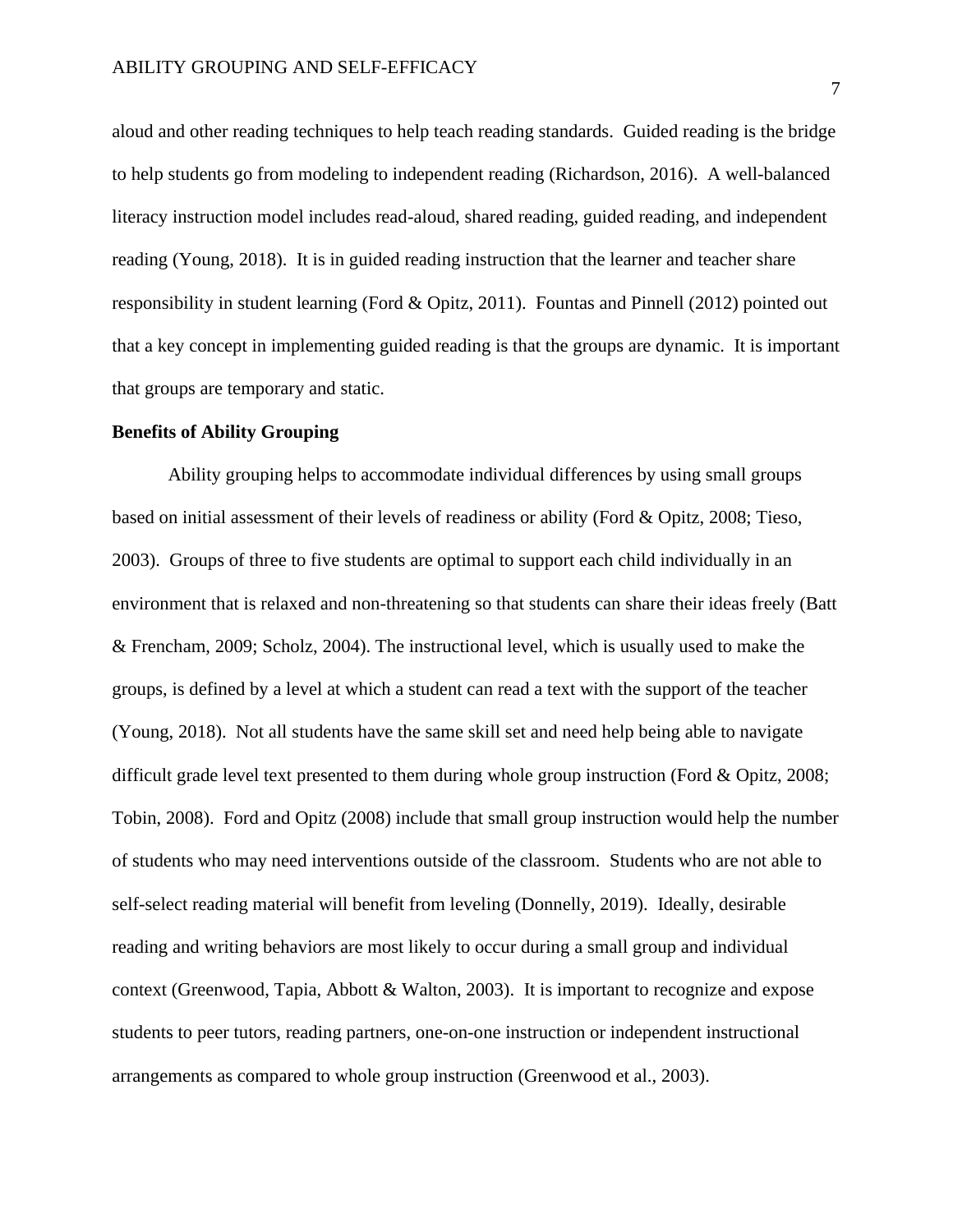Fredericks (2003) discusses that teachers should select an appropriate text, grouping four to six students who are at the same level and who may need a specific reading strategy to work on. It is essential that the leveled text be within the student's ZPD range (Young, 2018). The benefit of guided reading is that the text selection does not follow a sequence (Fountas & Pinnell, 2012). Educators are able to pick a text that works for that guided readings skill set (Fountas  $\&$ Pinnell, 2012). While ability grouping can be beneficial, it is important that the teacher acknowledges the diversity in their classrooms and gear their lessons toward individual students (Scholz, 2004). Scholz (2004) goes on to explain that because there is diversity in today's classrooms, the teachers must vary their lessons to meet these needs.

A survey that was conducted by Chorzempa and Graham (2006) gave a lot of insight about why primary grade teachers use ability grouping. Chorzempa and Graham (2006) contacted close to 500 first through third grade public and private school teachers to answer questions about their current use of ability grouping. Of those teachers, about 200 responded to the survey. Teachers who responded to the survey stated that they are able to meet a student's instructional and social needs by implementing ability groups (Chorzempa & Graham, 2006). In another study, they found that by ability grouping it helped close a reading gap because students had more of a chance to interact with the teacher on a more personal level (Robinson, 2008). In the study conducted by Chorzempa and Graham (2006), they found that teachers formed more groups with fewer students in each group. They also reported to make sure that students were moving between groups. It is worth noting that some of the reasons the teachers gave for utilizing ability grouping in their classroom were because of curriculum specifications and requirements by administration (Chorzempa & Graham, 2006). A different study conducted by Jaweria Aftab (2015) found that teachers are willing to implement ability groups, however, only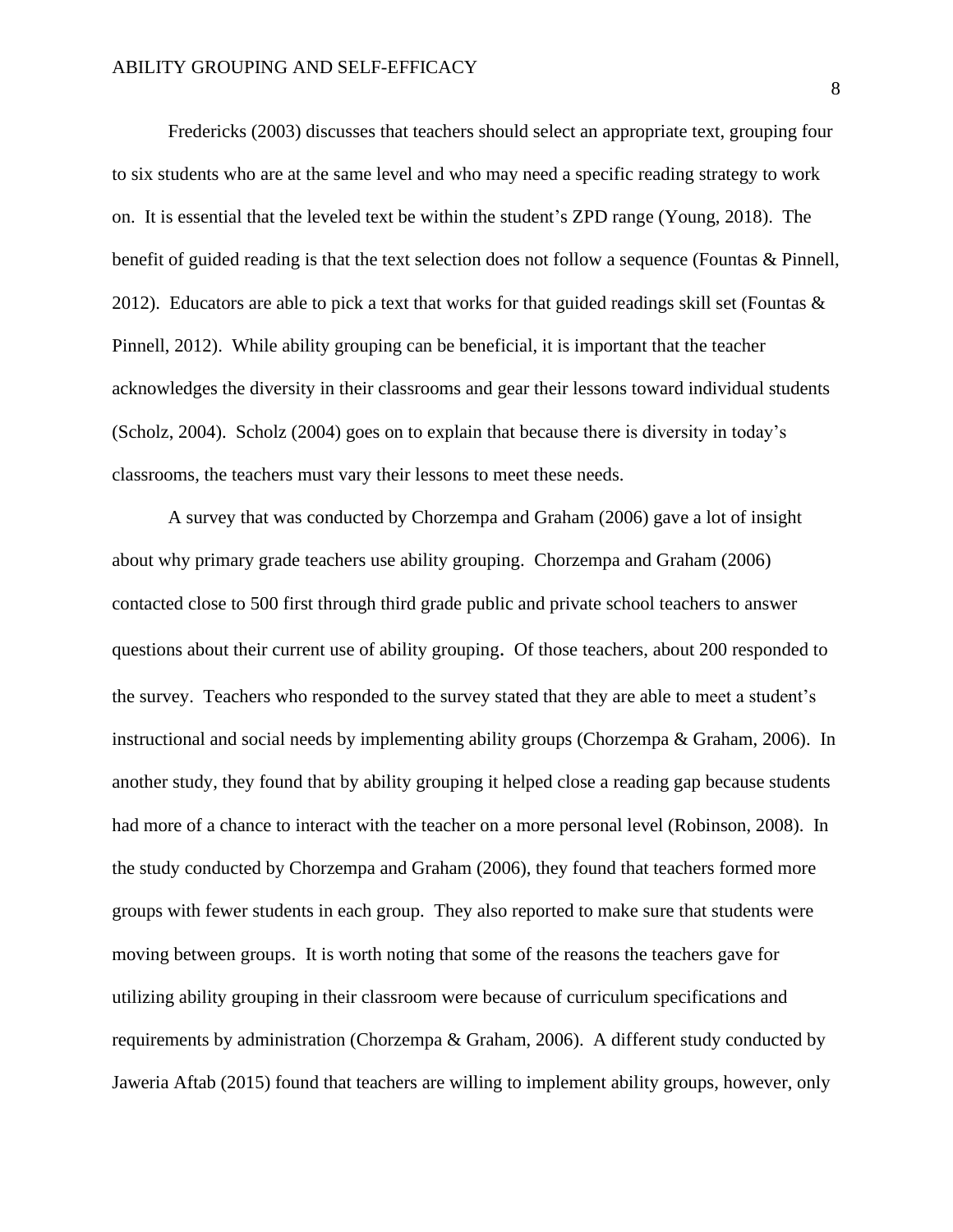half of those teachers actually do it. The teachers believe that differentiating a child's instruction will enhance their success and motivate them to participate in class and increase their interest in learning (Aftab, 2015).

#### **Controversies for Ability Grouping**

Ability grouping has been used as early as 1927 in Utah (Kulik, 1992). The research conducted during that time found that the homogeneous classes outperformed the mixed ability classes by two months (Kulik, 1992). It was during this time that the terms "tracking" and "ability grouping" were used interchangeably (Loveless, 1998).

Tracking was described as a permanent approach in which teachers assessed students based on prior achievement and the students were placed into groups that they could not escape from (Tieso, 2003). Tracking required schools to look at achievement and IQ test scores and then students were placed into certain tracks that best meet their needs (Loveless, 1998). Ability grouping is frequently implemented in lower elementary grade levels (Kulik, 1992). Some researchers say that once a teacher places a student in a group, the teacher will continue to have lower expectations for those children and this will inadvertently affect achievement (Robinson, 2008). Ability grouping came off as a more fitting way of teaching because teachers would aim their lessons towards the middle level of students and not really worry about the low group or pushing the high group (Scholz, 2004). There were also issues in how often students were moved around. In a study conducted by Chorzempa and Graham (2006), teachers would change their groups but mostly for the lower achieving and on grade level students. For the higher achieving students, they would remain more stagnant (Chorzempa  $\&$  Graham, 2006).

In the 1930's, research had come out about progressive education, which then led educators to start leaning away from any sort of grouping (Kulik, 1992). Kulik (1992) noted that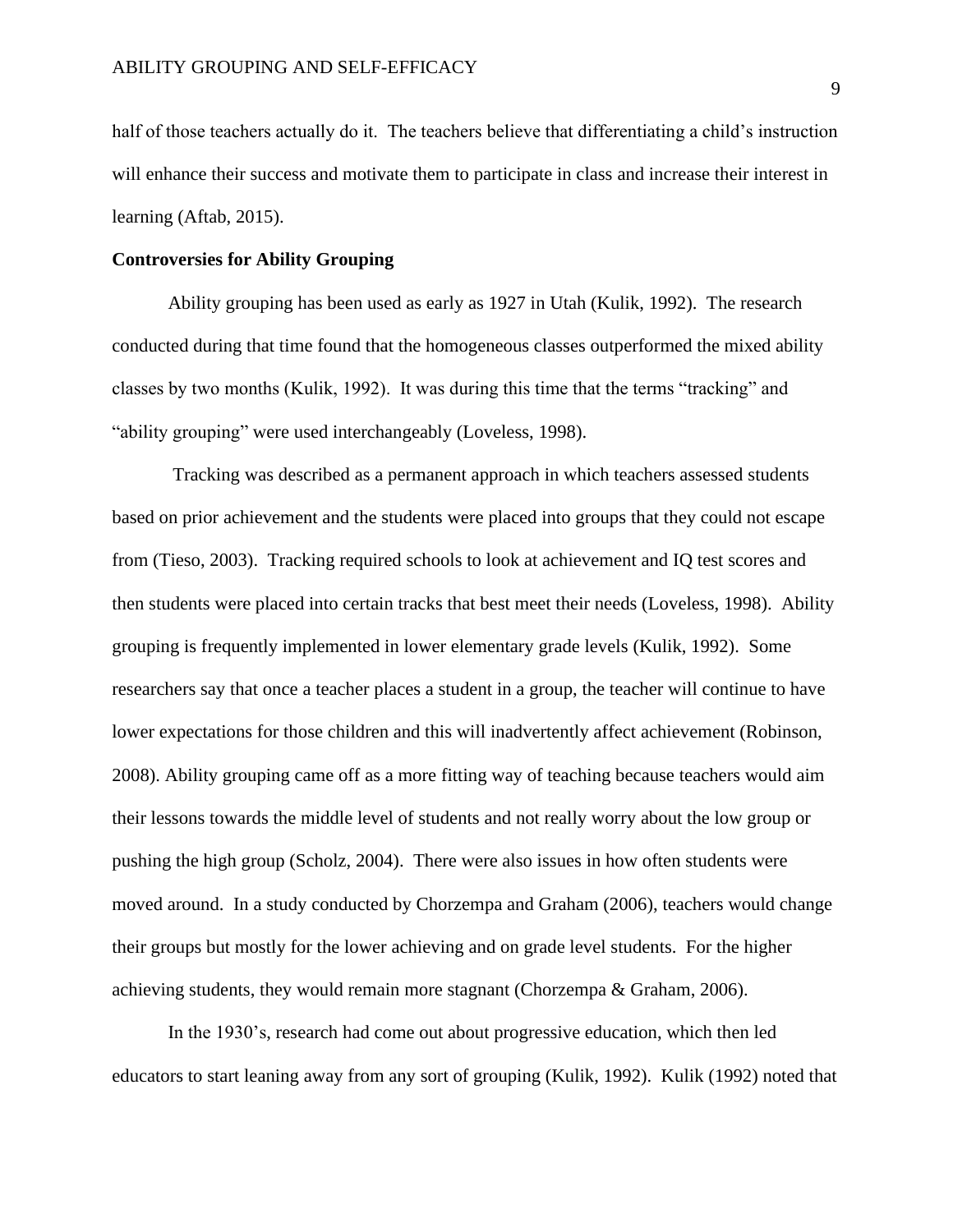those who believed in the progressive education started to discuss about the feeling of the classroom and teaching children in the traditional way. All of their reviews focused on the negative effects of ability grouping. It was not until the 1960s that grouping started to make its way back into the classrooms (Kulik, 1992). Research conducted in Michigan in the 1950s evaluated two different types of ability grouping; one was cross-grade level grouping and one was within-class ability grouping. In the end, the study showed that 80% of the studies done were positive results regardless of the group that the students were in (Kulik, 1992; Loveless, 1998). It is important to note that in some studies ability grouping would cause disparity because the higher ability students would cover more material than the lower ability students (Robinson, 2008).

Some researchers worry that by ability grouping students, teachers become focused on achieving higher reading levels than with student ideas and interests (Donnelly, 2019). The other issue with ability grouping in the past is that educators would place children more on their reading level than their actual ability and this caused educators to try to find other ways of grouping and more towards flexible grouping (Ford  $\&$  Opitz, 2011). Ability grouping can sometimes cause teachers to put blinders on (Boaler, William, & Brown, 2000). No matter how the students are grouped, they tend to get certain expectations for that group of students instead of seeing them as individuals (Boaler et al., 2000).

#### **Benefits of Homogeneous Groups**

One way to ability group is homogeneously for guided reading. This allows teachers to accommodate children's ongoing changing needs (Batt & Frencham, 2009). In a survey conducted by Ford and Opitz (2008), about 700 teachers completed a questionnaire about guided reading. They reported that 46% of the teachers primarily used homogenous groups. Some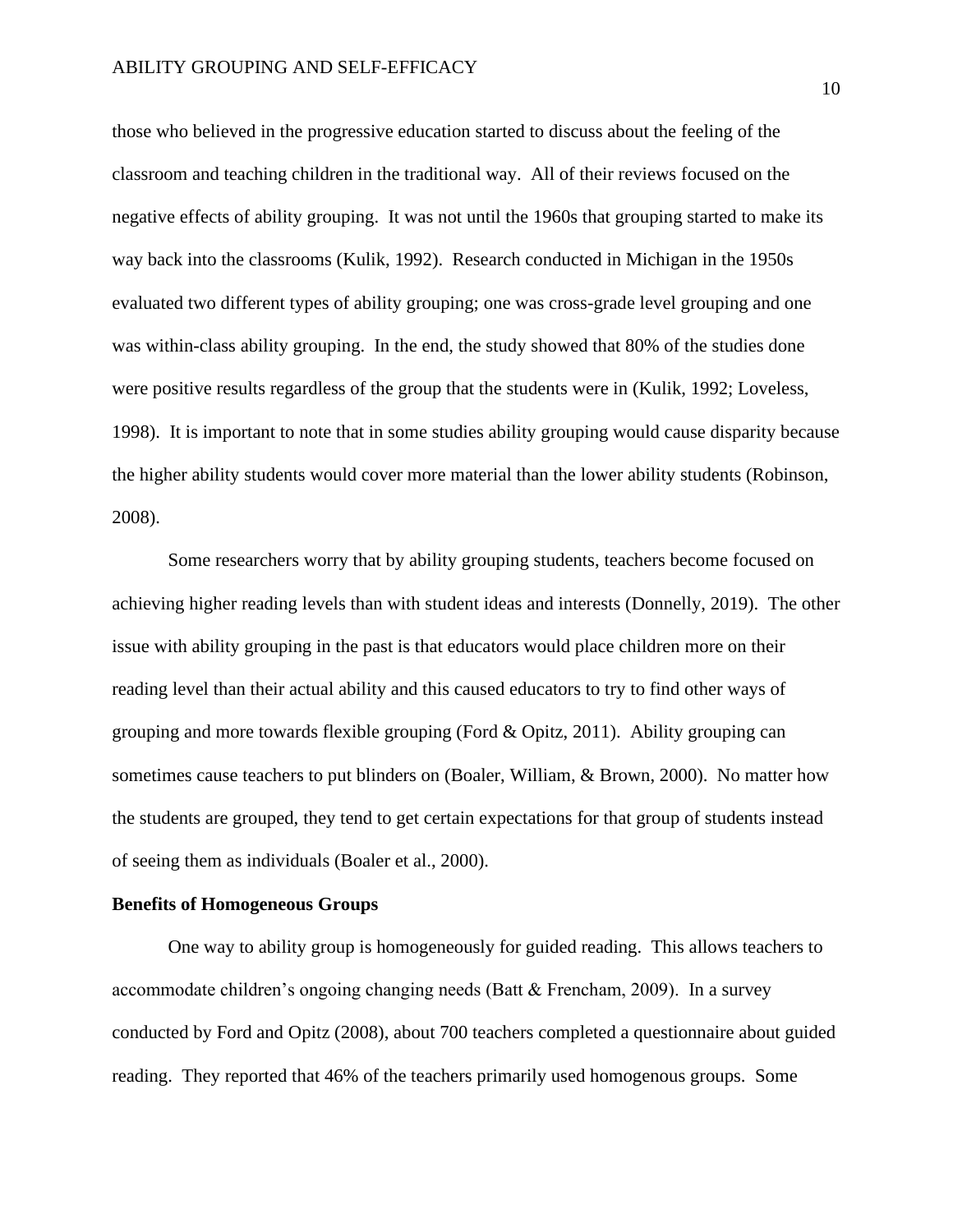educators said they grouped by developmental levels and needs and others used other methods to group their students. Homogeneous groups are often useful with beginning readers in the organization of guided reading (Tobin, 2008). Tobin (2008) goes on to state that teachers need to have the opportunity to work with small groups of readers that have similar reading needs. It is important for students to encounter an instructional text (Tobin, 2008).

For some students it is necessary to put them into an environment that is not judgmental and understanding so that they are able to gain conceptual foundations (Scholz, 2004). Scholz (2004) goes on to state that ability groups move at a pace that is more suited to the capabilities and level of understanding of students. Ability grouping encourages achievement and it does not matter if a student is in the high, middle, or low ability group, no one misses making gains (Kulik, 1992; Loveless, 1998).

#### **Homogenous Flexible Grouping**

Homogenous groups can be useful; however, it is necessary that teachers allow these students to be a part of an assortment of other groups, not just based on student ability (Tobin, 2008). Even when teachers choose to ability group homogenously it is important to make these groups flexible for the changing needs of the students (Batt & Frencham, 2009). In the same article it goes on to state that their needs are more than just an instructional level found from doing a running record. It includes the types of errors (meaning, syntax, visual), their comprehension, and the strategies that they are using when stuck on a word. Groups should be flexible and temporary; while teachers make lesson adjustments to the students' needs that is when significant achievements can be gained (Tieso, 2003).

Students should be placed in groups and be regrouped frequently based on observation and assessments that are always being done (Ford  $\&$  Opitz, 2011). The article continues to state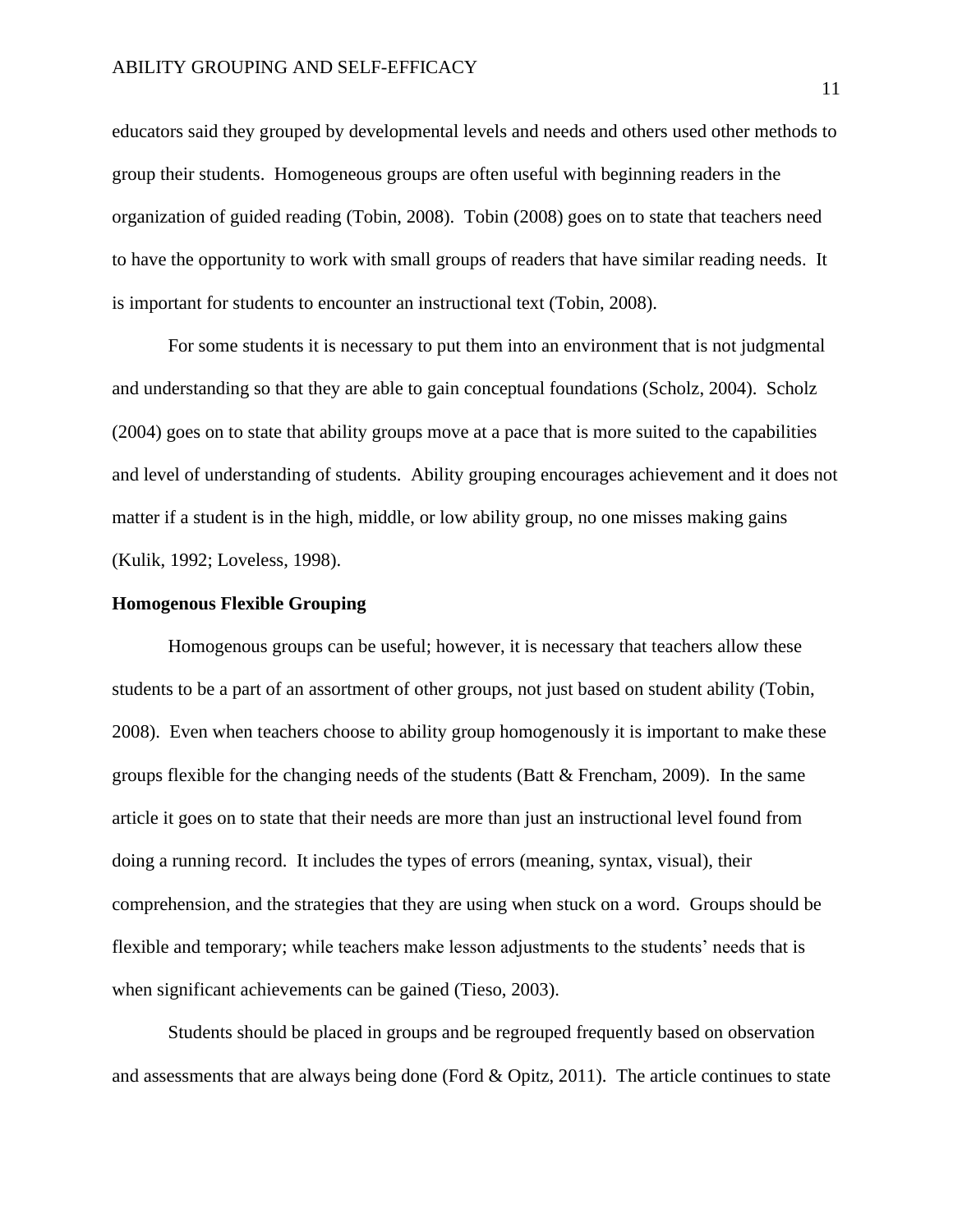that these assessments inform teachers about who to teach, what to teach, what materials to use, and how to teach what is needed (Ford and Opitz, 2011). Ireson and Hallam (1999) go on to say that teachers must actually vary their pace and level of instruction to meet the students' readiness and learning rate. Ford and Opitz (2008) stress that it is important to keep these groups flexible or it will lead to the same problems that happened in the past. Guided reading groups are supposed to remain fluid and flexible (Ford & Opitz, 2008). When there is flexibility and purpose in making groups for different purposes, maximum differentiation is achieved (Tobin, 2005). In the past, homogenous groups were inflexible while being used in reading programs (Ford & Opitz, 2008).

### **Heterogeneous Grouping**

There are many different ways to group students in a classroom. One way is grouping students heterogeneously. In this type of grouping, the student groupings are based off abilities and interest, not just reading levels (Ireson & Hallom, 1999). Heterogeneous groups can benefit low ability students but may hold back the average and high achieving students (Loveless, 1998). Some research has shown that by grouping students heterogeneously it can interrupt higher achievers' development because they are waiting for the lower group to catch up and it does not provide those advanced readers a chance to talk about their thinking and ideas (Sumadi, Waras & Nyoman, 2017; Donnelly, 2019). While grouping students, teachers should not just limit it to the same high and low achieving students but should look at the individual students and their needs (Scholz, 2004).

# **Ability Grouping and English Language Learners**

Ability grouping can assist English Language Learners considerably because of three reasons; the material is level appropriate and presented to children at their level, students are able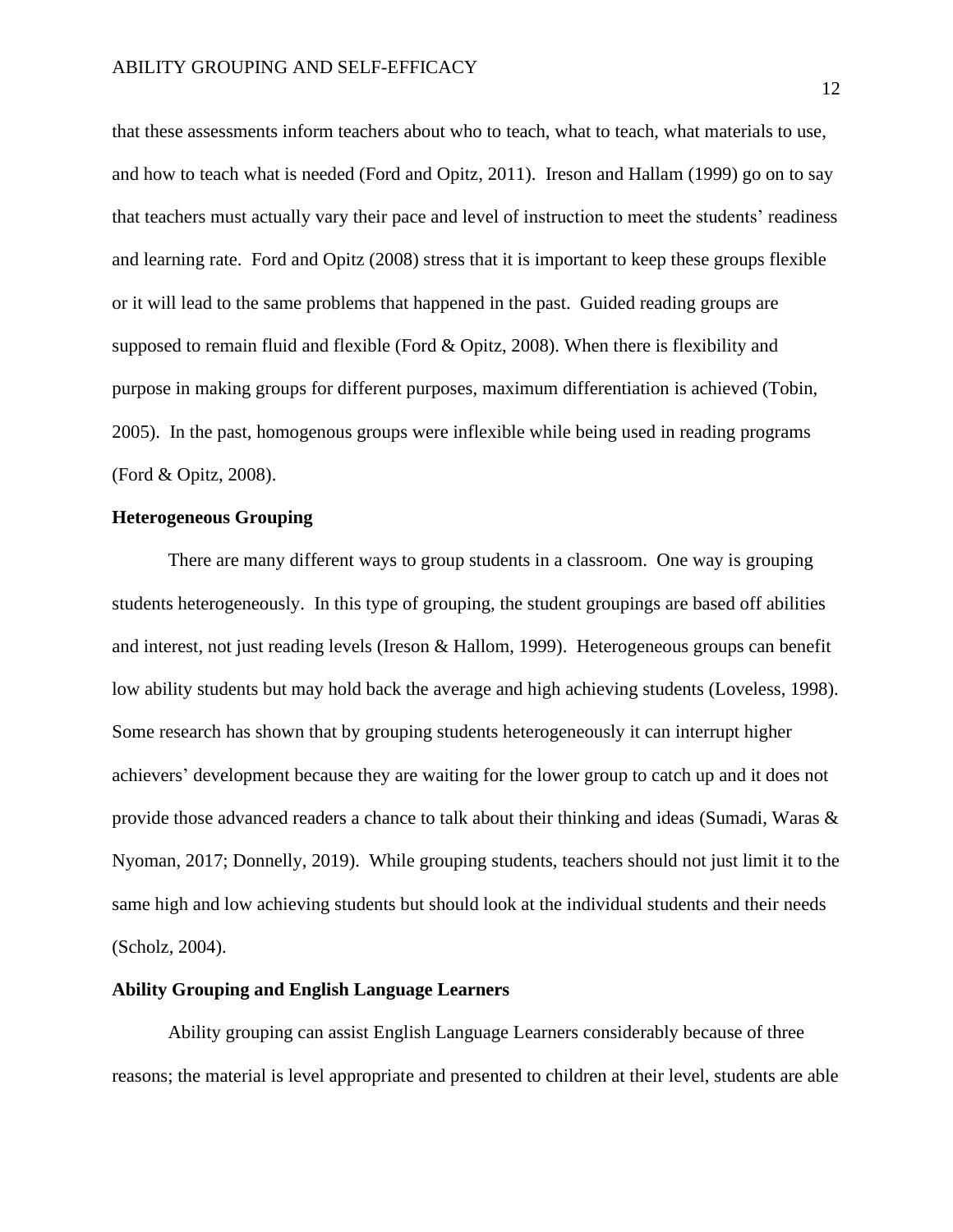to interact with students and teacher in a small group setting, and students can participate and monitor the students in a less threatening environment (Robinson, 2008).

Some critics against ability grouping say that it is likely that students from poor families will end up in lower ability groups and wealthier white students will end up in higher ability groups (Loveless, 1998). Robinson (2008) notes that it is important to look at placement decisions when it comes to placing historically underprivileged groups for the fear of widening achievement gaps and less access to learning opportunities. Through Robinson's (2008) research, he found that Hispanic children are likely to benefit from ability grouping in kindergarten and first grade. Robinson goes on to talk about that by using ability grouping in these younger grades it can help to close the achievement gap if the students are ability grouped in kindergarten and continue to use ability grouping in first grade (Robinson, 2008).

#### **Self-Efficacy in Reading**

Self-efficacy dates back all the way to 1762, when a philosopher by the name of Rosseau explained that educators could teach reading using any method they choose as long as there was adequate motivation on the part of the learner (McKenna & Kear, 1990). Believing in your ability to accomplish challenging tasks and that your ability can grow with effort is the definition that is used by most researchers for self-efficacy (Erickson & Noonan, 2018). One unknown thing is how young students are able to tell the difference between beliefs about performing certain tasks and the beliefs about overall ability in school (Lee & Jonson-Reid, 2016). The article goes on to state that some believe that academic self-efficacy develops as early as first grade and they recommend that more effort be put in to change this in preschool and kindergarten (Lee & Jonson-Reid, 2016). Students look at their personal accomplishments to decide on their ability, which then influences their self-efficacy (Corkett, Hatt, & Benevides,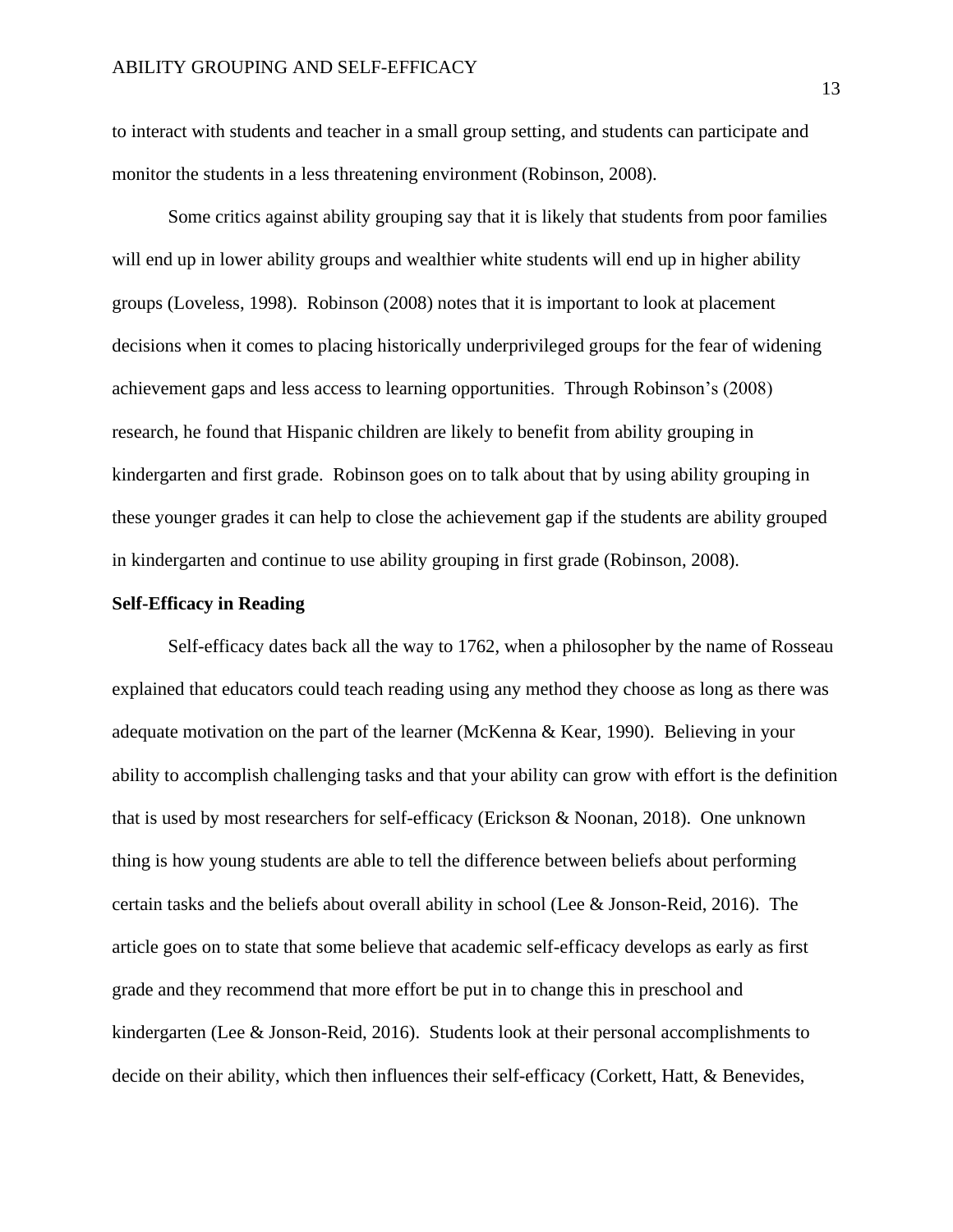2011). The article continues to say it is important not to overlook the impact that self-efficacy can have on student achievement in reading and writing. Some students may have interest to write a story but they have low self-efficacy because they have not had success with that skill in the past (Abbott et al., 2017). It is important to identify and alter students' low self-efficacy so that they can become successful and utilize adaptive functioning or they may not be able to change it (Usher & Pajeras, 2008; Corkett, Hatt, & Benevides, 2011). There are signs such as anxiety, sweaty palms, and a racing heart rate that may signal to teachers that a student is not able to complete a task and in return lowering the level of their self-efficacy (Corkett et al., 2011). When these types of signs start to happen it is psychologically normal for children to start staying away from things that cause the anxiety (Abbott et al., 2017).

Lee and Jonson-Reid (2016) surveyed 825 first through third grade students. They were trying to find out if a students' self-efficacy is able to be measured in earlier grades, to determine if reading skills and reading self-efficacy are associated with each other, and last to determine if behavior and motivation have an effect on self-efficacy and reading achievement. Lee and Jonson-Reid (2016) found that in their studies, students with a high reading self-efficacy had a positive impact on three standardized reading test scores. They also found that motivation correlated with self-efficacy but not with classroom behaviors. Compared to other research conducted, they were able to find that academic self-efficacy had a large influence on academic achievement in reading (Lee & Johnson-Reid, 2016). Even though self-efficacy builds their confidence in trying to achieve different tasks, students still must have the knowledge and the skill set to complete the task (Corkett, Hatt, & Benevides, 2011). Abbott et al. (2017) describes that students who once may have been interested in a certain topic, may lose interest if they are constantly trying to do their best and still coming up short. They will start to develop a low self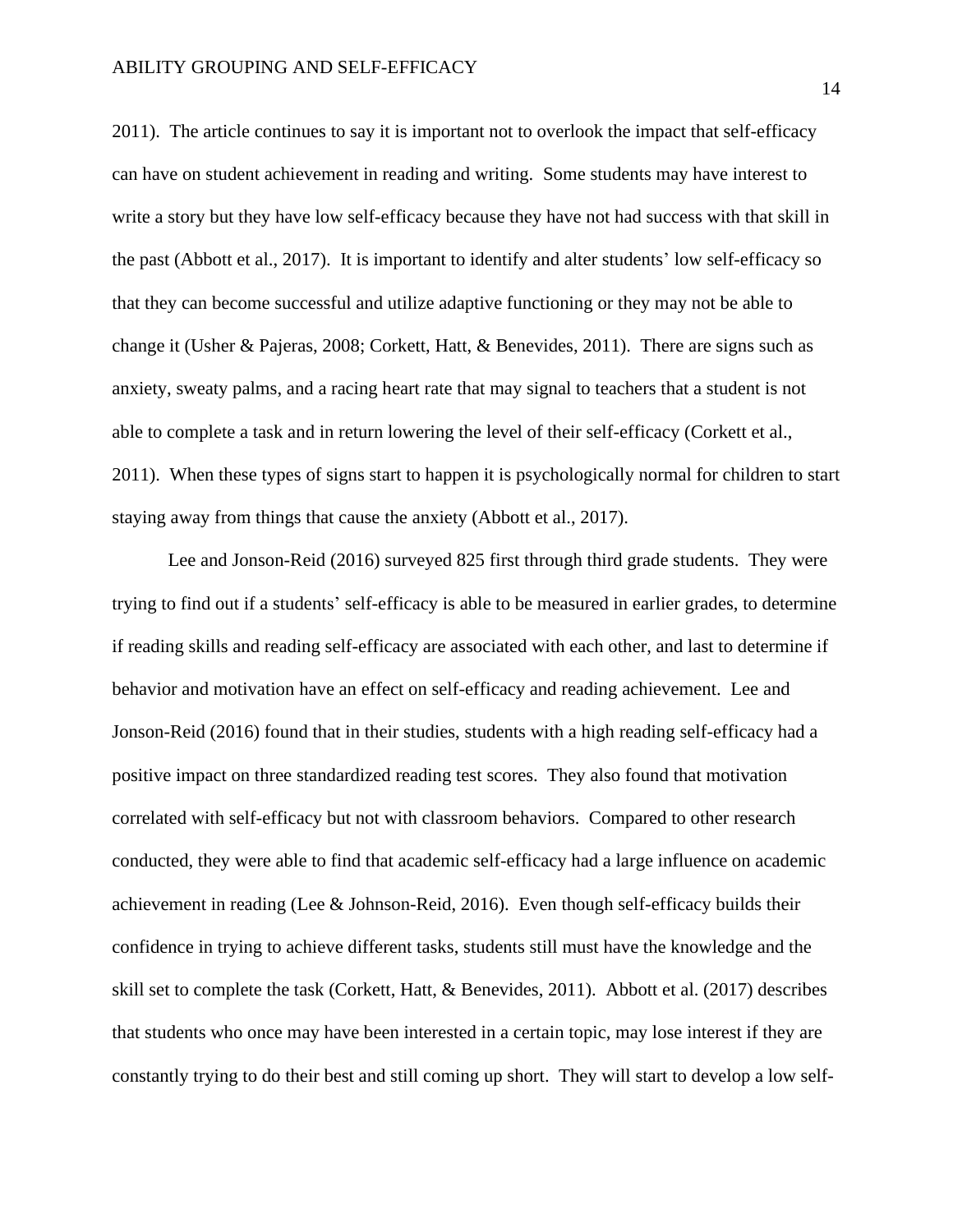efficacy (Abbott et al., 2017). Educators must understand that they cannot carry on with a lesson if the students do not have the prerequisite skills to complete the task (Tobin, 2008). According to Tobin (2008), this may cause failure and frustration from their students.

### **Ability Grouping and Self-Efficacy**

One mistake made in the past were the names given to the groups. A study conducted by Du Plooy (2019) discussed how teachers would give names such as cheetah or giraffe to a group. Du Plooy noted that with these names, students would start to perceive themselves as these animals, cheetahs were fast; giraffes were slow. She goes on to state that teachers would also start to recognize students in this manner. Ford and Opitz (2011) stated that there were usually three basic kinds of ability grouping- high, middle, and low- and these were the names that the educators would use when addressing the groups. This would in turn cause issues with how the students viewed themselves and their ability in reading (Ford & Opitz, 2011). If teachers continue to use terms such as these to label groups it could lead to a debilitating effect and cause problems like it did in the past for students (Ford & Opitz, 2011).

Certain ability grouping can cause low self-efficacy in students (Sumadi et al., 2017). The same article goes on to explain that students in a low or middle ability group may not have any competition so there is not a lot of pressure on the students to perform. However, students in the higher ability group may have more stress because of the competition that is happening with other higher ability students (Boaler, William & Brown, 2000; Sumadi et al., 2017). There were too high of expectations, fast-paced lessons and pressures to succeed (Boaler et al., 2000; Sumadi et al., 2017). In other research that was done about ability grouping, it showed that students in the lower ability groups' self-efficacy is actually strengthened because their performance is not always compared to a higher achieving student (Loveless, 1998). However,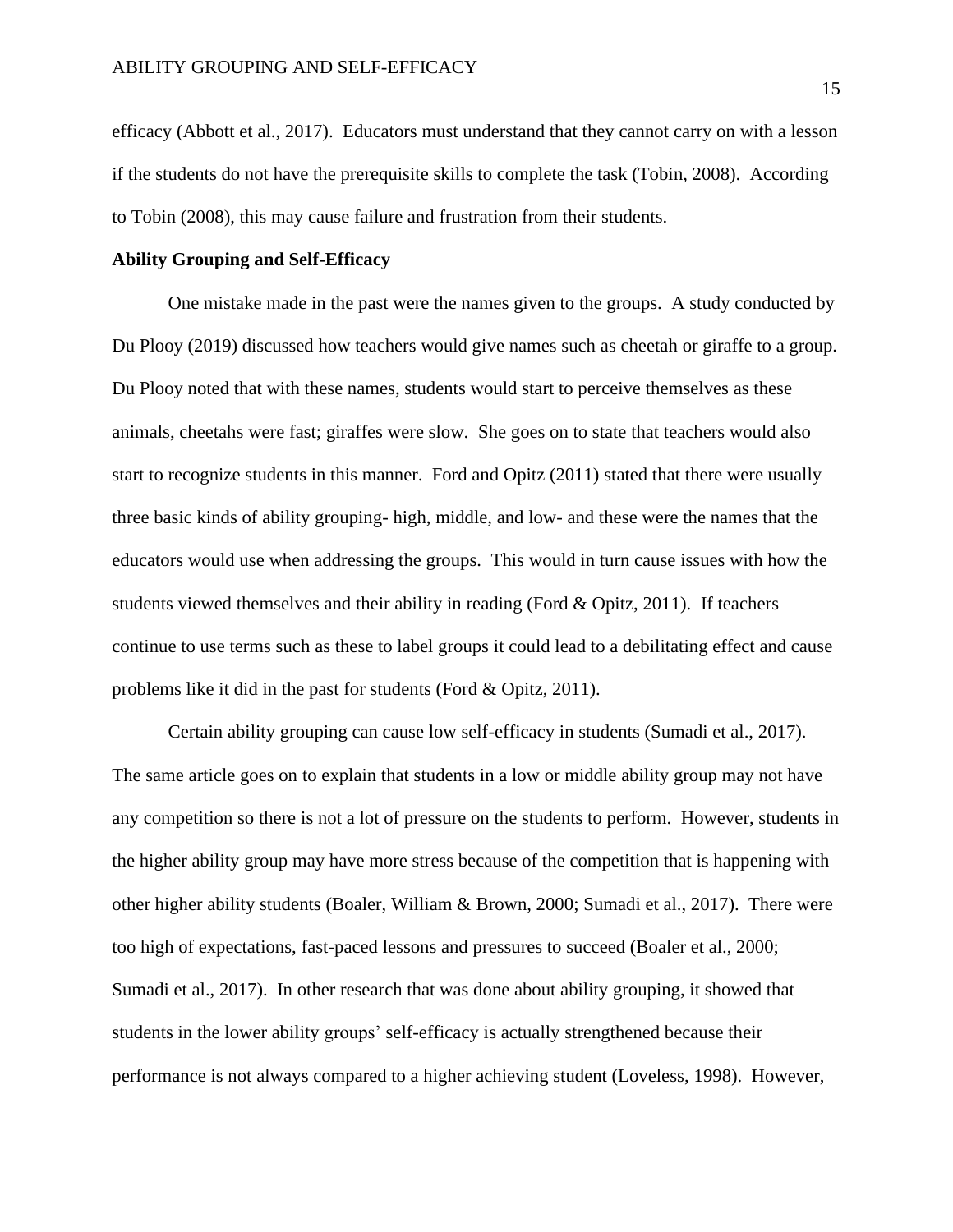the results from Sumadi et al. (2017) found that academically and socially students in the lower homogeneous group made the least amount of gains. As students get older, they become more social and rely more on their peers for being role models (Corkett et al., 2011). These role models can have an impact on students' self-efficacy (Corkett et al., 2011).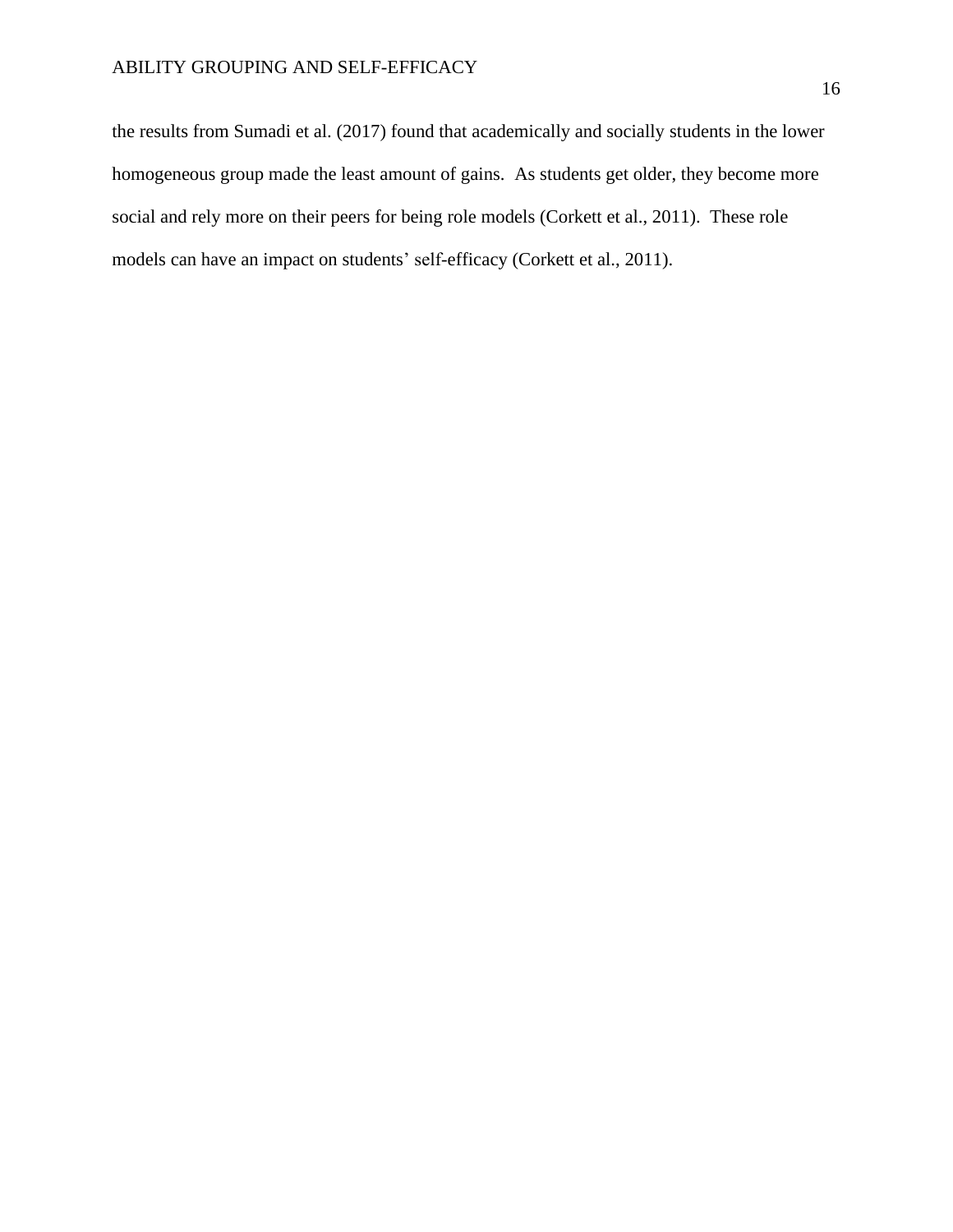#### **Methods**

# **Participants**

The action research to decide if ability grouping helps students make higher gains in their reading levels and development and if being in the lower ability group affects their self-efficacy in reading is conducted at Prairie Elementary School in Worthington, Minnesota. The elementary has a lot of diversity. There are currently 1,228 students in grades kindergarten through fourth grade enrolled in the school year 2019-2020 (Minnesota Report Card, 2020). Of the 1,228 students 60.9% are Hispanic, 19% are White, 9.3% are Asian, 6.8% are Black or African-American, 3.7% are two or more races and .2% are American Indian or Alaska Native (Minnesota Report Card, 2020). The school demographics continue with 54.2% English Language Learners, 75.2% are on free/reduced price meals, 13.8% are in Special Education, and .3% are homeless (Minnesota Report Card, 2020). Some students fall into multiple categories. The pie graph in figure 1 breaks down the demographics of Prairie Elementary. Three classrooms are a part of this research. The demographics for each classroom are different from each other. The graphs show each classroom ethnicity demographics compared to the school.



*Figure 1.* Prairie Elementary demographics  $(N = 1,228)$ .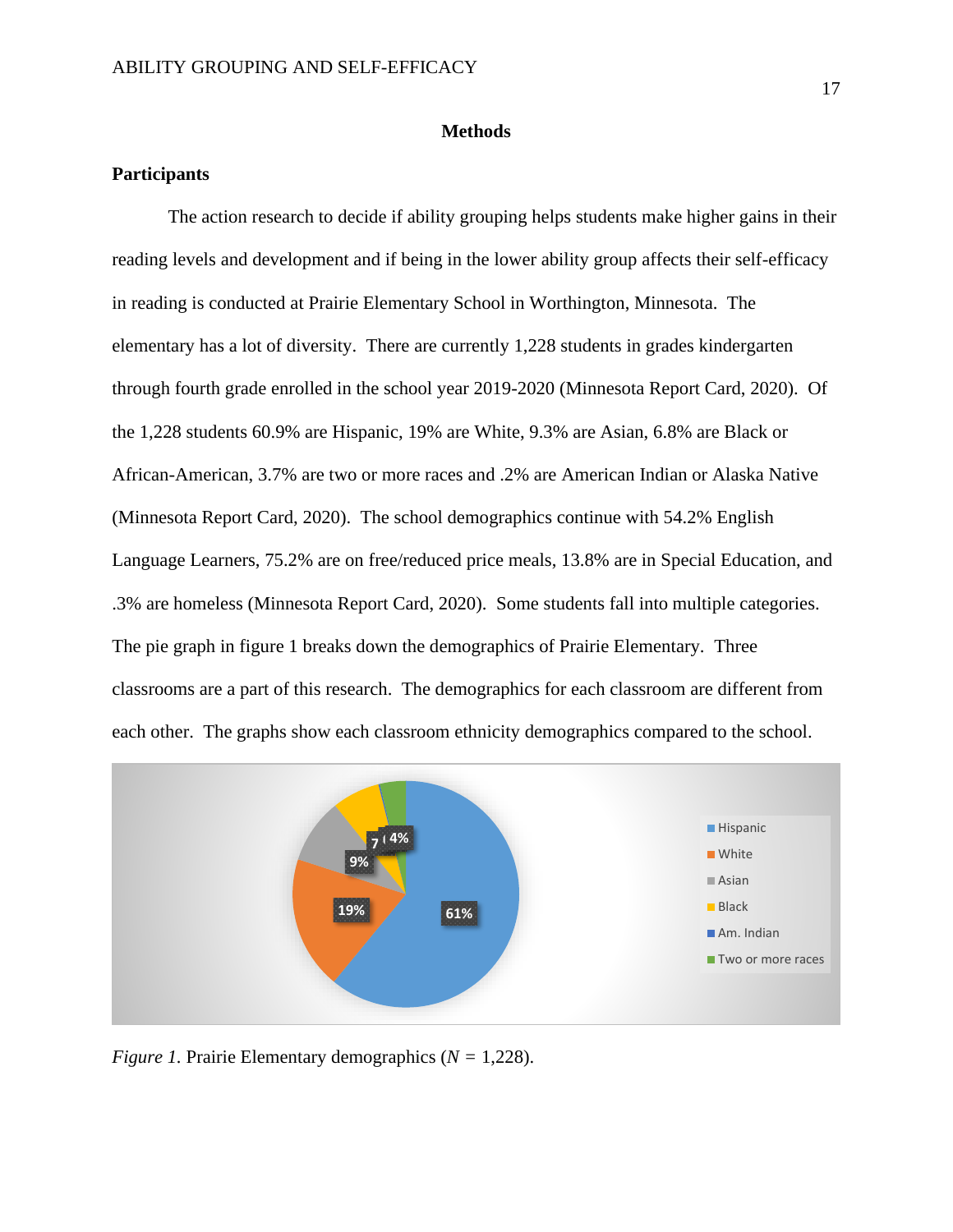

*Figure 2.* Classroom A demographics  $(N = 21)$ .



*Figure 3.* Classroom B demographics ( $N = 21$ ).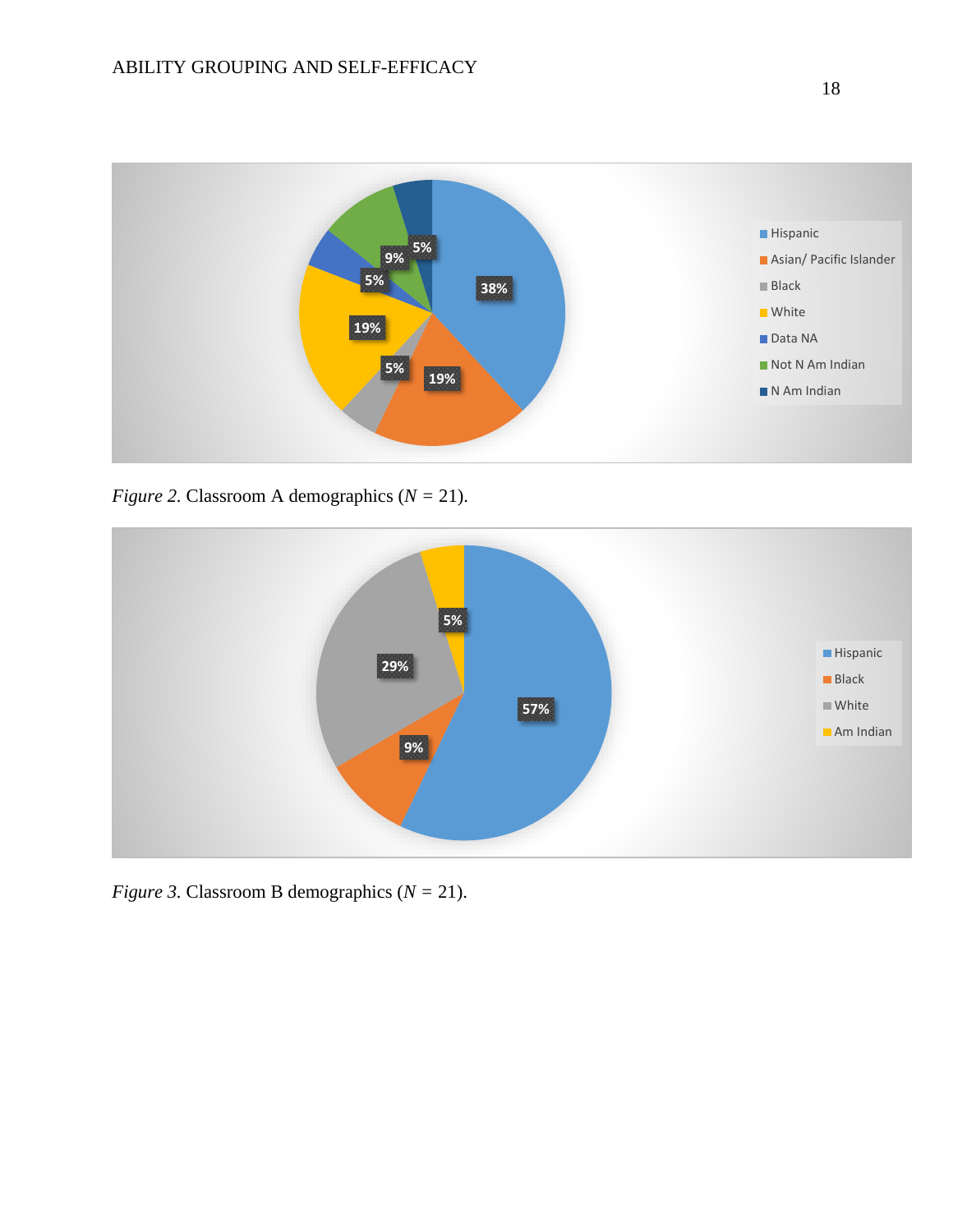

*Figure 4.* Classroom C demographics  $(N = 21)$ .

In figure 3 and figure 4 you will see that the percentage of Hispanics is higher than compared to the students in figure 2. The number of students who qualify for English language services vary in the classrooms also. Figure 4 shows that 60% of the students are Hispanic, however only ten students qualify for ELL services. All of these students list Hispanic as their ethnic background. Figure 2 and Figure 3 show that the classrooms also have comparable diversity in their classrooms and each of those classrooms have thirteen students that qualify for ELL services with various ethnic backgrounds.

There are multiple students on IEP's for various disabilities in each classroom. In classroom A, two students fall under a SPED category. One student has the label of developmentally delayed and the other has a specific learning disability. All students in this classroom participate in guided reading. For classroom B, there are two students who are on IEP's and one student is who has a developmental delay but terminated their IEP. One of the students is Autistic and the other has an emotional disorder. The student who has a developmental delay does not participate in guided reading. Classroom C has four students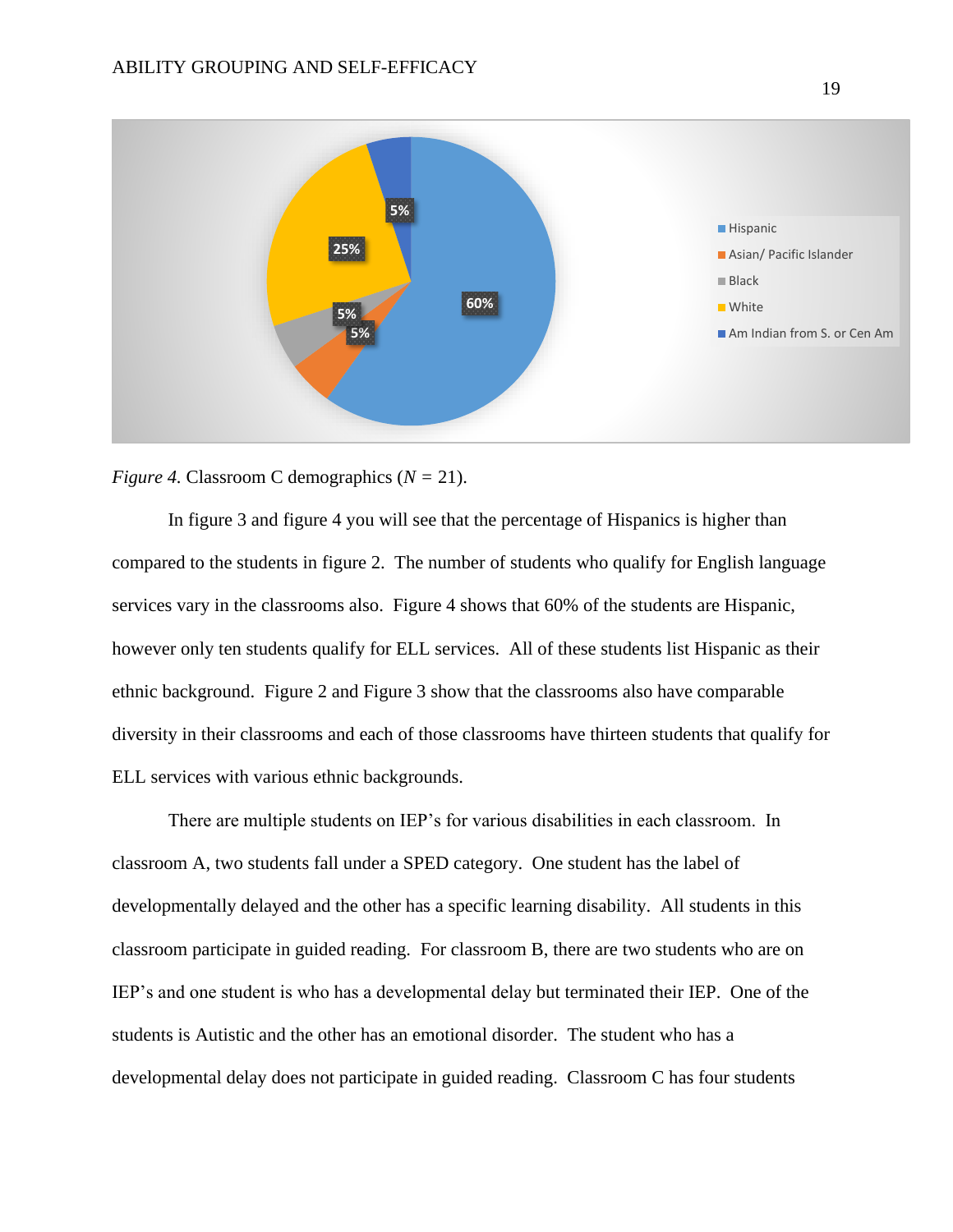who are on an IEP. One student is receiving services and labeled Autistic, the other student has specific learning disabilities. The other two students share a one on one para. One is has a SPED disability of mild-moderate mentally disabled and the other falls under the category of other health impaired. Neither of these students participate in guided reading.

# **Measures**

Data collection for this research project will be comparing the students reading growth at the beginning of the year ORR to February ORR levels. The independent variable in this study is ability grouping and the dependent variable is the students' reading level. The researcher will find the average growth or the mean of the groups' growth on guided reading levels. Each level gained is worth 1 point. Classroom A and C students are combined, and classroom B is selfcontained. The researcher will compare the lowest group of classrooms A and C and the lowest group of classroom B. The highest groups will be compared to each other. An IRB exemption form has been filled out and gotten approval to use prior data.

The researcher will also look at student FAST scores from the fall and winter testing time. FAST scores that will be compared are sentence reading, sight words, and word segmenting. The independent variable in this study are the three test that will be used and the dependent variable will be students' scores on these tests. These three concepts are taught during guided reading.

The researcher conducted a survey that students were able to express their views on their own self-efficacy. The independent variable is the students in the lower and higher ability groups and the dependent variable is their score on the self-efficacy questionnaire. Students had a choice of five answers to pick from for each question. There were 13 questions. The researcher eliminated three of the questions because they were not developmentally appropriate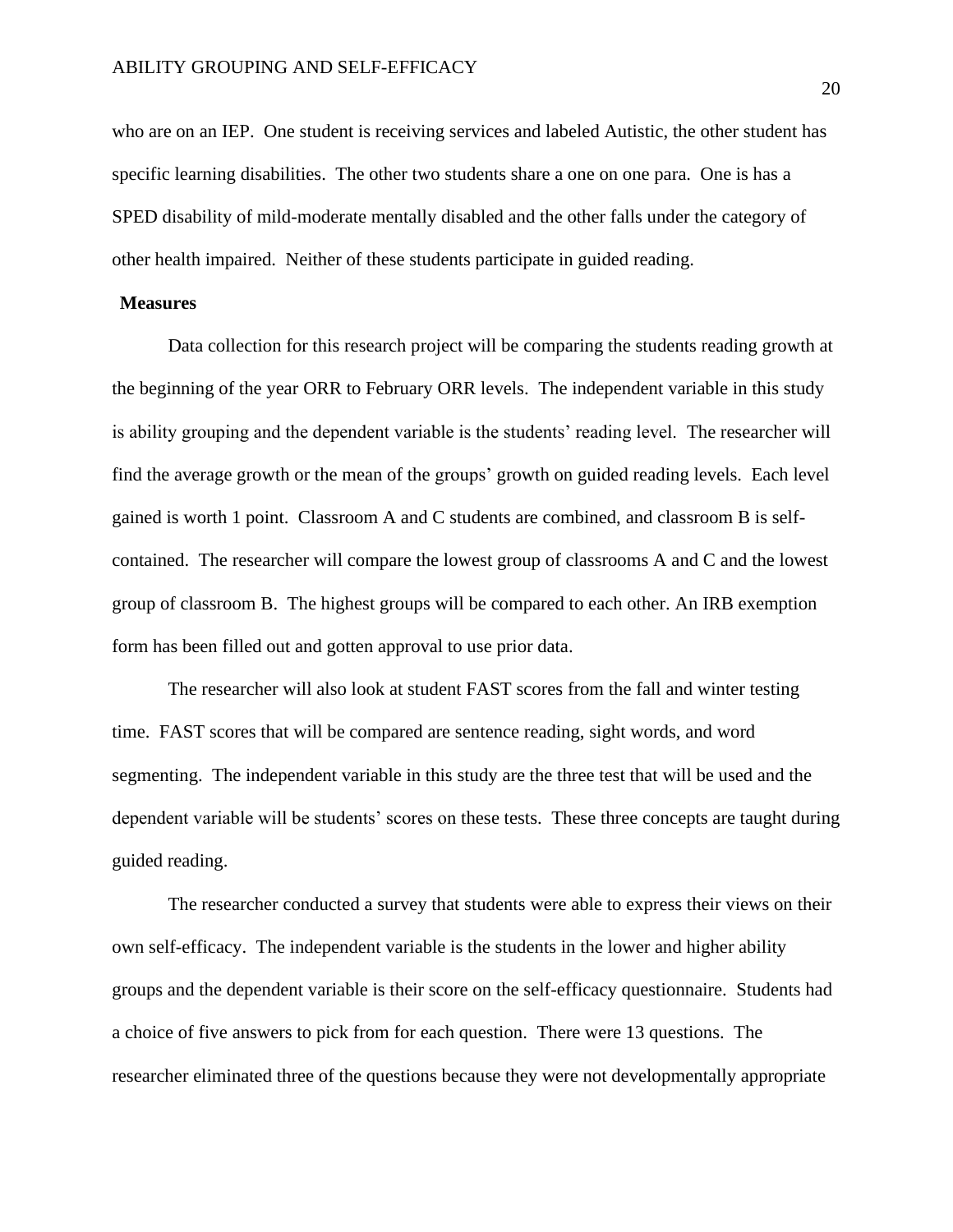for the students. The questions had to do with college, career paths and the brain as a muscle. To help students in filling out the survey the researcher read the questions to the student. In front of them, they had five emoji's ranging from double thumbs up happy emoji to and a crying emoji. After asking a question, the student had to point to the emoji that correlated with their feelings. A crying emoji was worth 1 point and the double thumbs up emoji was worth 5 points. The researcher added up the total number of points from the survey. During the time of this research, student have been moved around into different groups in all three classrooms. The survey will compare students' self-efficacy in the low groups to the students' self-efficacy in the higher groups. I will find the mean of the groups self-efficacy scores and compare them to each other. Figure 5 shows two sample questions from the questionnaire. Questions seven, eight and eleven were taken out.

| 3. If I practiced every day, I could develop just about any skill. |  |                    |  |
|--------------------------------------------------------------------|--|--------------------|--|
| 9. I believe hard work pays off.                                   |  | <i><b>DDDD</b></i> |  |

*Figure 5.* Self-efficacy formative questionnaire (Erickson & Noonan, 2018).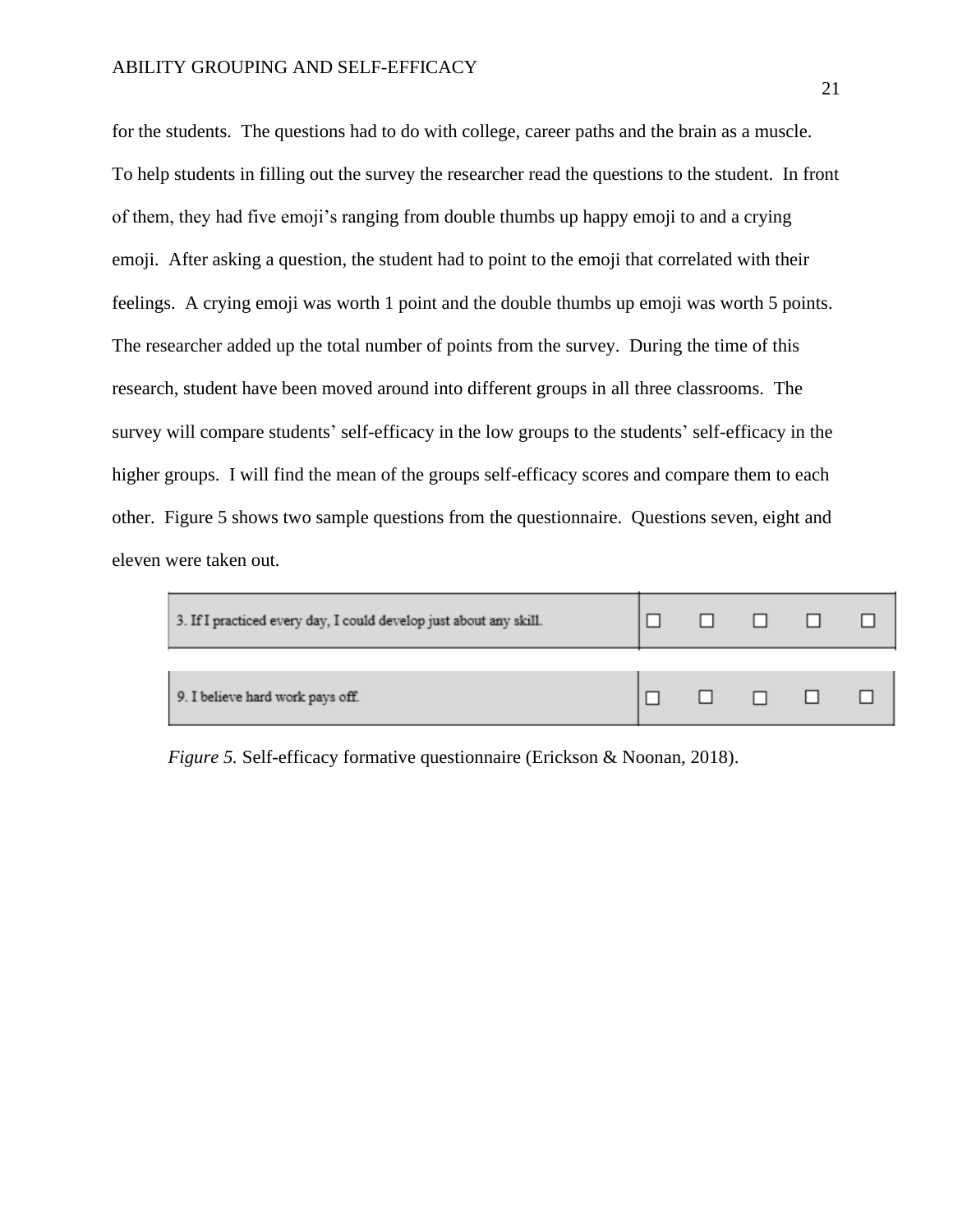### **Procedures**

To compare the types of grouping that are beneficial in guided reading data collection began in September of 2019. There are 21 students in each classroom. Some variations in the students have changed due to move out and move in of students. Students took the FAST test the week of September  $16<sup>th</sup>$ . Students took a test in four areas but only three of the areas are utilized in this research. They are sight words, sentence reading and word segmenting. The other data collected in September was the students beginning reading levels based on a cold read Oral Reading Records. I also gave all students a self-efficacy survey created by Erickson and Noonan (2018). Some of the questions on the survey were not developmentally appropriate for first grade students. They were questions about the brain as a muscle and their college and career path. The researcher felt that the other questions were appropriate for the study and would give a good indicator of where the students were in terms of self-efficacy. All three classrooms used FAST scores and the ORR as part of their placement plan to group students.

Staying self-contained has caused challenges for the guided reading block. Multiple students in one group may be in different levels and have different abilities because there are not enough children in the class to make cohesive groups. Two of the classrooms in the research work together to group students based on their reading needs, interests, FAST scores and their instructional level. Guided reading is effectively done when students are similar in their needs and reading levels. In the other classroom, the teacher stays self-contained and makes groups based on reading levels and FAST scores.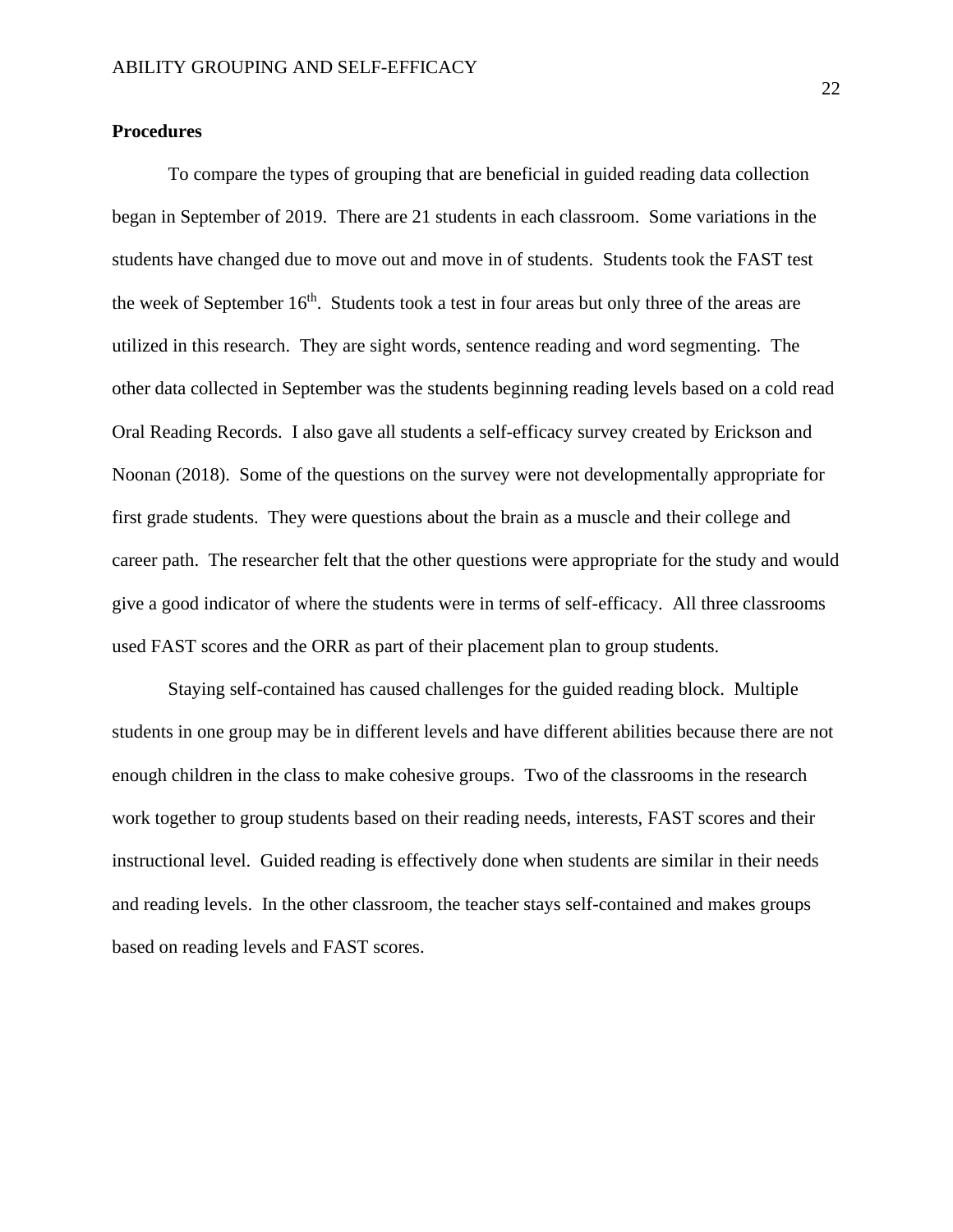Classroom A and classroom C are the two classrooms that work together and mix students based on their abilities. They have a one-hour reading block and each have a paraprofessional to utilize during guided reading. They have four groups with four to five students in each group. Each group is seen for 15 minutes every day. The four rotations include teacher, paraprofessional, listening center, and independent work. Classroom A works with the higher ability students and classroom C works with the lower ability students. Classroom A and C incorporate a reader's theatre that students participate in every month. During this time, students of various reading levels are able to work together in groups to complete the readers theater.

Classroom B has a half hour reading block and four different reading groups. The lower groups have four students in each group and the higher groups have six students in them. Each week, two groups meet with the teacher and the other two groups are with a paraprofessional or working independently. On a five-day week, the teacher sees all four groups during that time to check in with their independent reading folders. Classroom B teacher reported that students do not participate in readers theatre due to time constraints in the classroom.

For all three classrooms, each week teachers do a running record on the students' instructional level that is a warm read. Each week classroom A and C look at the running records and the mistakes that students may have made and adjust the students reading groups. Classroom B uses the running records to identify the needs of the students and to find the teaching points for the next lesson. Students move around at the end of each month to change the groups.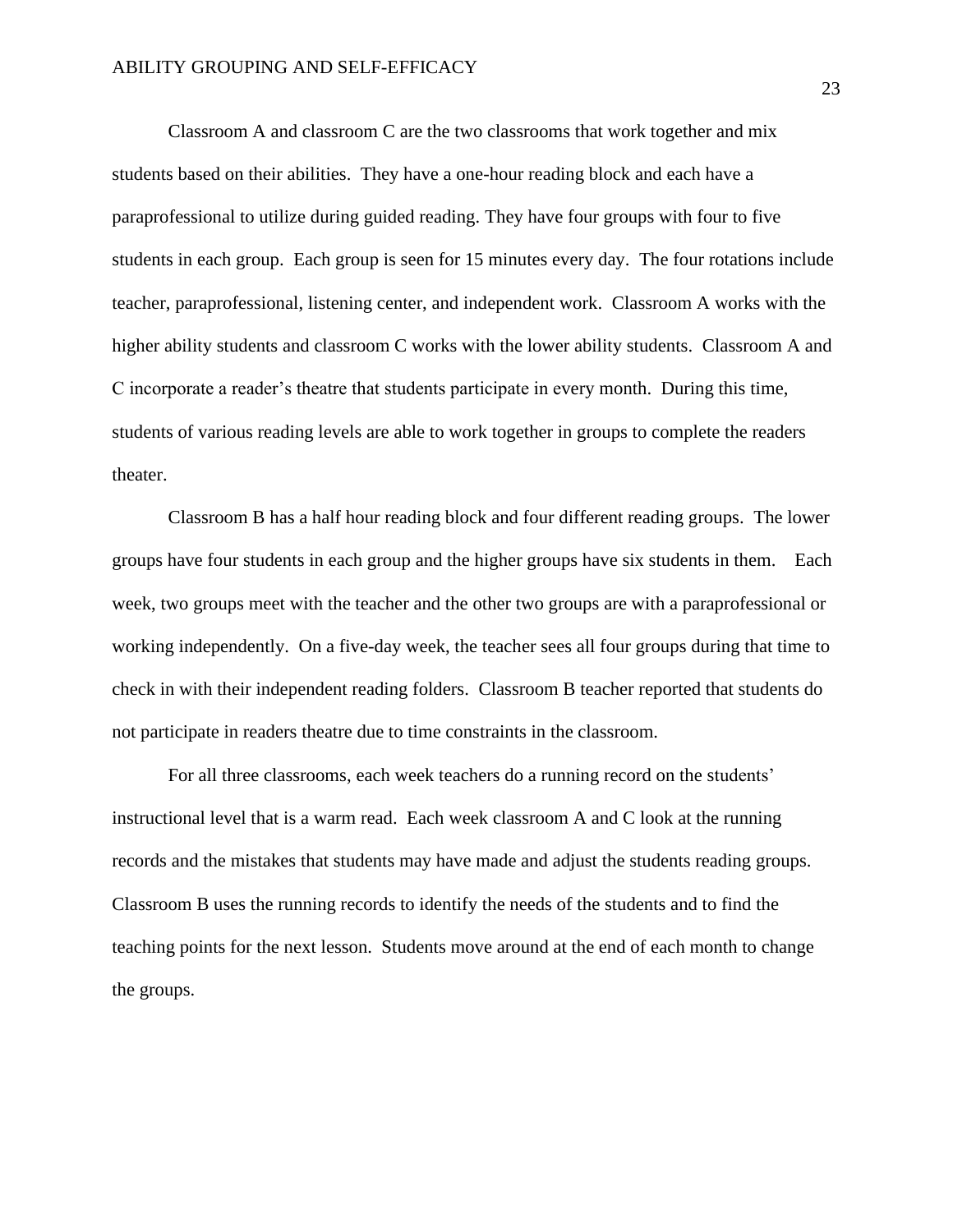#### **Results**

#### **Book Level Data Analysis**

In the order to determine if ability grouping was beneficial to help students make higher gains in their reading levels, data collection for this research was Oral Running Records and FAST at the beginning of the school year and again in February. The researcher compared two different types of ability grouping. One type was ability grouping by using cross-classroom leveling, looking at student needs and the other was a self-contained classroom that used general ability grouping of students who were close in levels but may not be in the same level.

For classrooms A and C that used cross-classroom leveling a dependent group *t* test revealed that there was a statistically significant difference in pre-intervention scores on the use of ability grouping in guided reading  $(M = 3.25, SD = 1.89, n = 39)$ , as compared to post test scores on the use of ability grouping in guided reading  $(M = 8.49, SD = 1.70, n = 39)$  following the use of ability grouping by cross classroom leveling based on book levels and students reading needs with a strong effect size,  $t(38) = 28.22$ ,  $p < .05$ ,  $d = 2.91$ . There was a 5.23 point difference in means.

For classroom B that stayed self-contained and used limited ability grouping a dependent group *t* test revealed that there was a statistically significant difference in pre-intervention scores on the use of limited ability grouping in guided reading  $(M = 3.6, SD = 2.62, n = 20)$ , as compared to post test scores on the use of ability grouping in guided reading ( $M = 7.35$ ,  $SD =$ .93, *n=20)* following the use of ability grouping by within classroom ability grouping on levels size,  $t(19) = 7.63$ ,  $p < .05$ ,  $d = 1.9$ . There was a 3.75 point difference in means.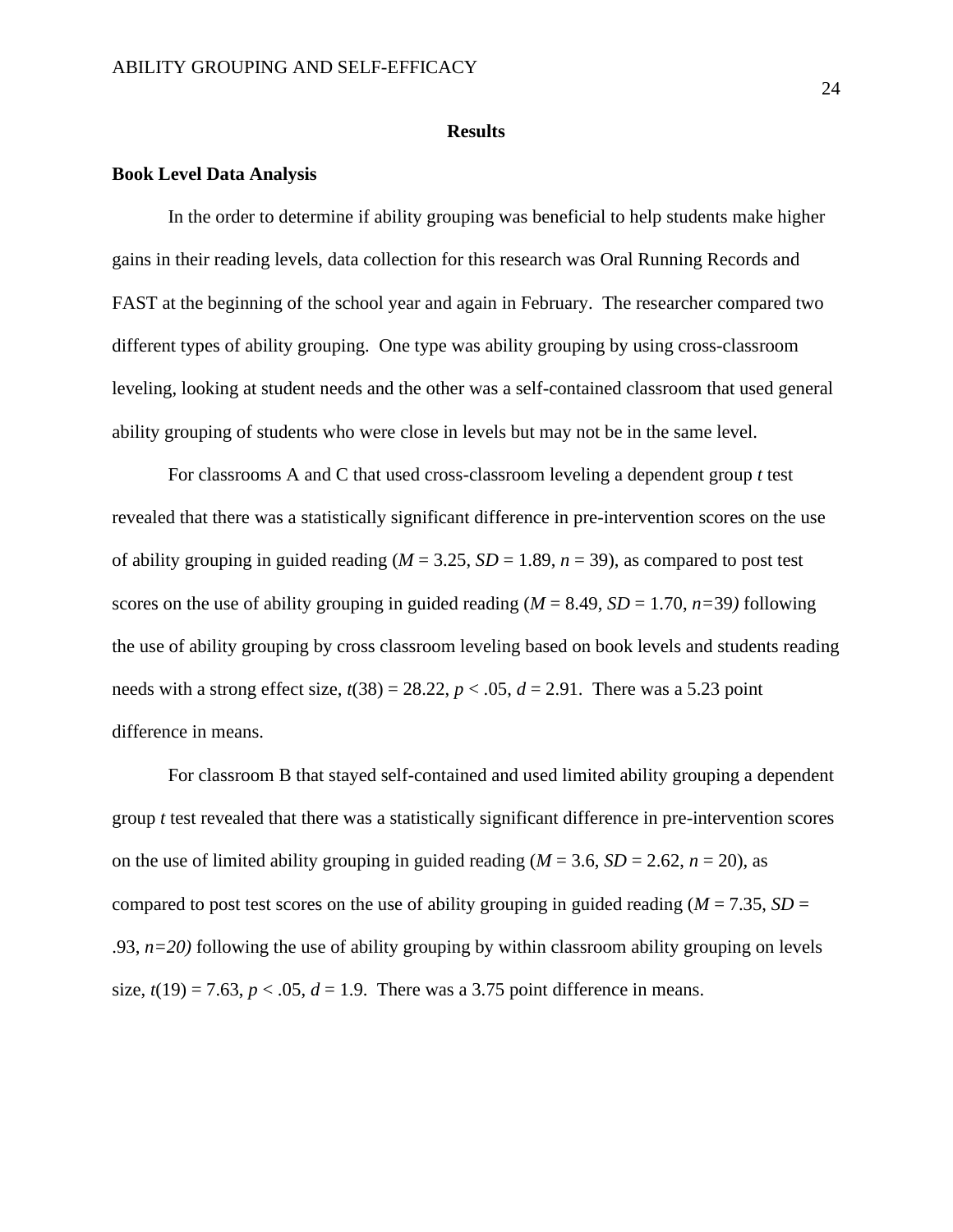#### **FAST Data Analysis**

The researcher used FAST data to help determine if ability grouping was beneficial. The skills that tested were sight words, sentence reading, and word segmenting. The researcher looked at the composite score of these three test and each of these skills are worked on during the guided reading block. The skills are done at the students' level.

For classroom *A* & *C* a dependent group t test revealed that there was a statistically significant difference in pre-test scores on the use of cross-classroom ability grouping (*M* = 28.5,  $SD = 8.70$ ,  $n = 39$ ), as compared to post-test scores on the use of cross-classroom ability grouping  $(M = 45.61, SD = 13.25, n = 39)$  following the use of ability grouping in the classroom with a strong effect size  $t(38) = 13.76$ ,  $p < .05$ ,  $d = 1.53$ . The use of cross-classroom ability grouping had a positive effect the students' FAST scores. There was a 17.11 difference in means.

For classroom *B* a dependent group *t* test revealed that there was a statistically significant difference in pre-test scores on the use of self-contained ability grouping  $(M = 32.35, SD =$ 10.47,  $n = 20$ ), as compared to post-test scores on the use of self-contained ability grouping ( $M =$ 46.5, *SD* = 13.37, *n* = 20) following the use of limited ability grouping in the classroom with a strong effect size,  $t(19) = 8.50$ ,  $p < .05$ ,  $d = 1.18$ . The limited ability grouping had a positive effect on the students' FAST scores. There was a 14.15 difference in means.

#### **Self-Efficacy Data Analysis**

Tobin (2008) states that it is important to avoid fixed ability groups because it could cause problems with a student's self-efficacy who may be in the low group. The researcher gave a self-efficacy questionnaire to students in all three classrooms used in this research. Then the researcher compared the scores of the students in the low group to the high group. It is important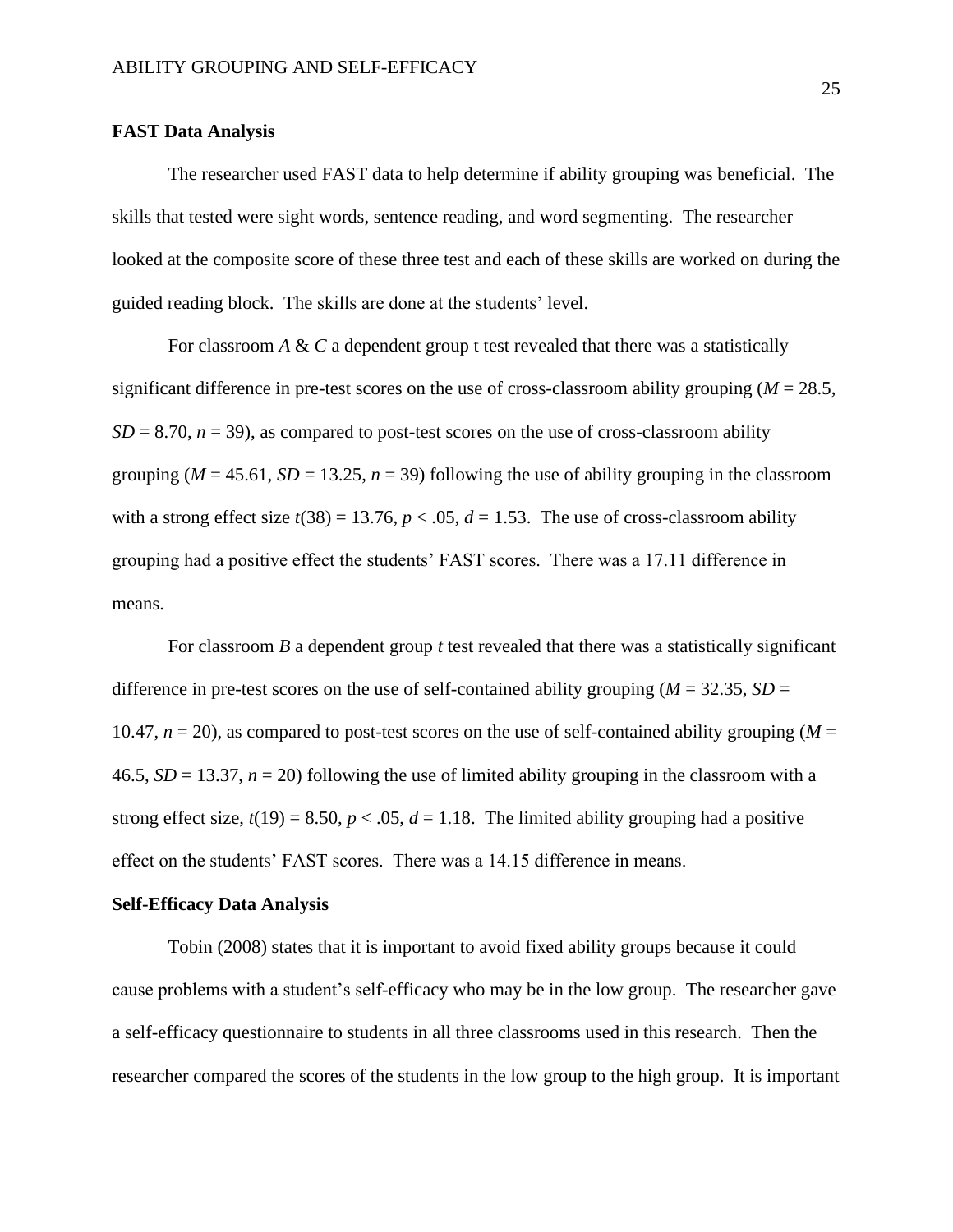to determine if being in the low group has effected the students self-efficacy compared to their peers in the high groups.

For classroom *A* and *C* an independent group t test revealed that there was not a statistically significant difference in the low ability group self-efficacy ( $M = 44.2$ ,  $SD = 7.33$ ,  $n =$ 10), as compared to the high ability group self-efficacy ( $M = 45.3$ ,  $SD = 3.74$ ,  $n = 10$ ) with a weak effect size  $t(19) = 0.42$ ,  $p < .05$ ,  $d = .19$ .

For classroom *B* an independent group *t* test revealed that there was not a statistically significant difference in the low ability group self-efficacy,  $(M = 42.14, SD = 3.48, n = 7)$ , as compared to the high ability group self-efficacy ( $M = 43.64$ ,  $SD = 5.08$ ,  $n = 11$ ), with a weak effect size  $t(17) = 0.68$ ,  $p < .05$ ,  $d = .34$ . For the self-efficacy questionnaire, there was one child in classroom *B* that refused to participate.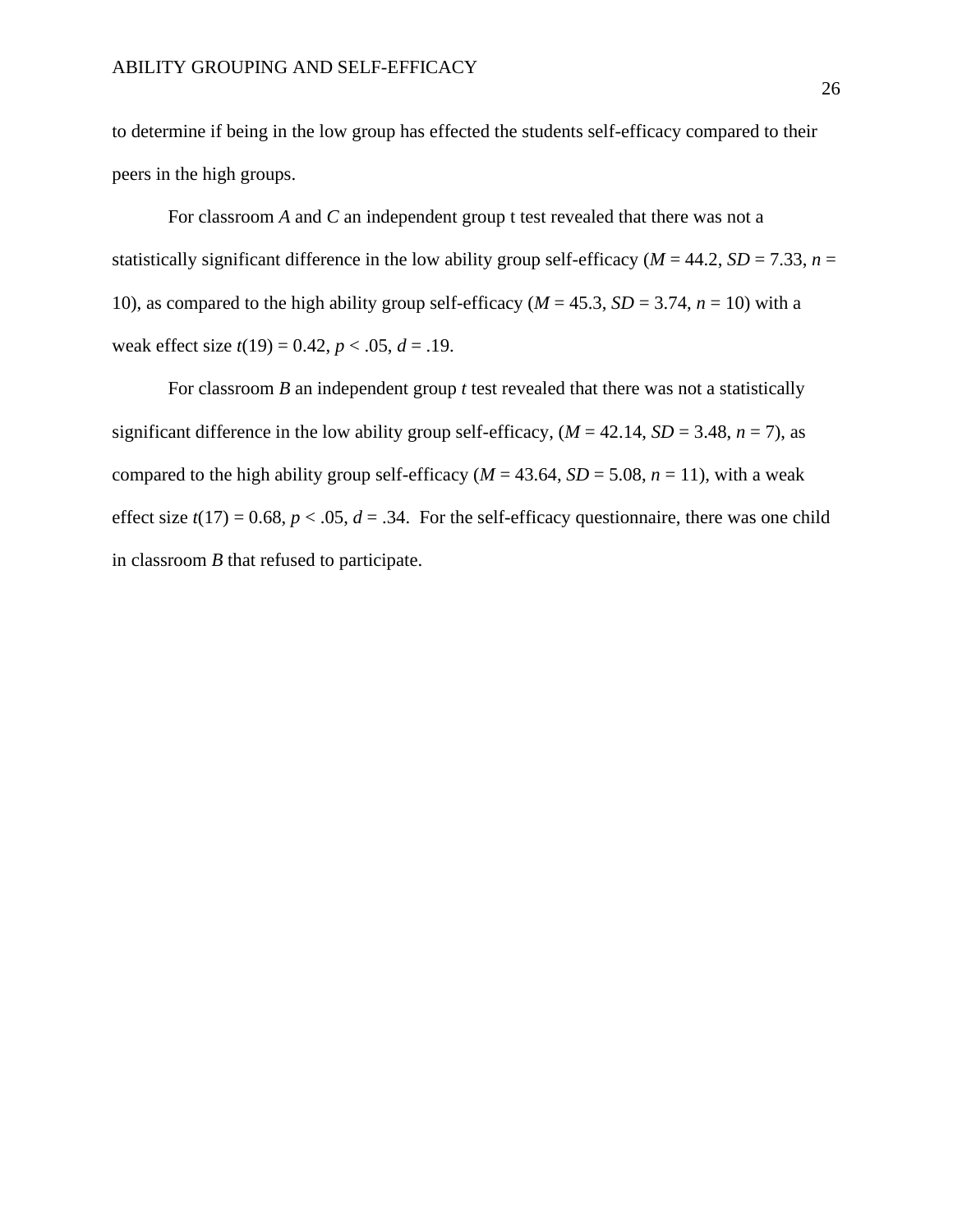#### **Discussion**

## **Summary of Major Findings**

This research was done to compare the use of different types of ability grouping during guided reading in three first grade classrooms. The last part of the research was to compare the self-efficacy of the students in the low and high groups in the three different classrooms.

Two of the classrooms combined students to make cohesive ability groups, while the other classroom stayed self-contained and grouped students close their ability. The dependent *t*test indicated that there was a significant statistical difference in both ability grouping samples for book levels gained and also the same on their FAST scores. However, even though there was statistical significance for both samples, the students in classroom *A* and *C* made an average gain of 5 book levels compared to the student in classroom *B* that made an average of 3.75 book levels. The FAST scores also showed similar results. The results were also significant in both sample of students. The average growth in the scores was greater in classrooms *A* and *C.* The average growth for their scores was 17 points and for classroom *B* the average growth was 14 points. In both areas of book levels and FAST the students in classroom *A* and *C* made more gains.

The other important part of this study was looking at the students' self-efficacy. The researcher took each of the sample classrooms and compared the low groups' self-efficacy to the high groups' self-efficacy. Both samples had a low group of students grouped together and a high group of students grouped together. Instead of using animals or any other titles that might indicate why the students were grouped that way, both samples used colors. The purple group was the low group and red was the high group. Students were never informed as to why they were in a certain group. An independent *t* test showed that in both samples there was not a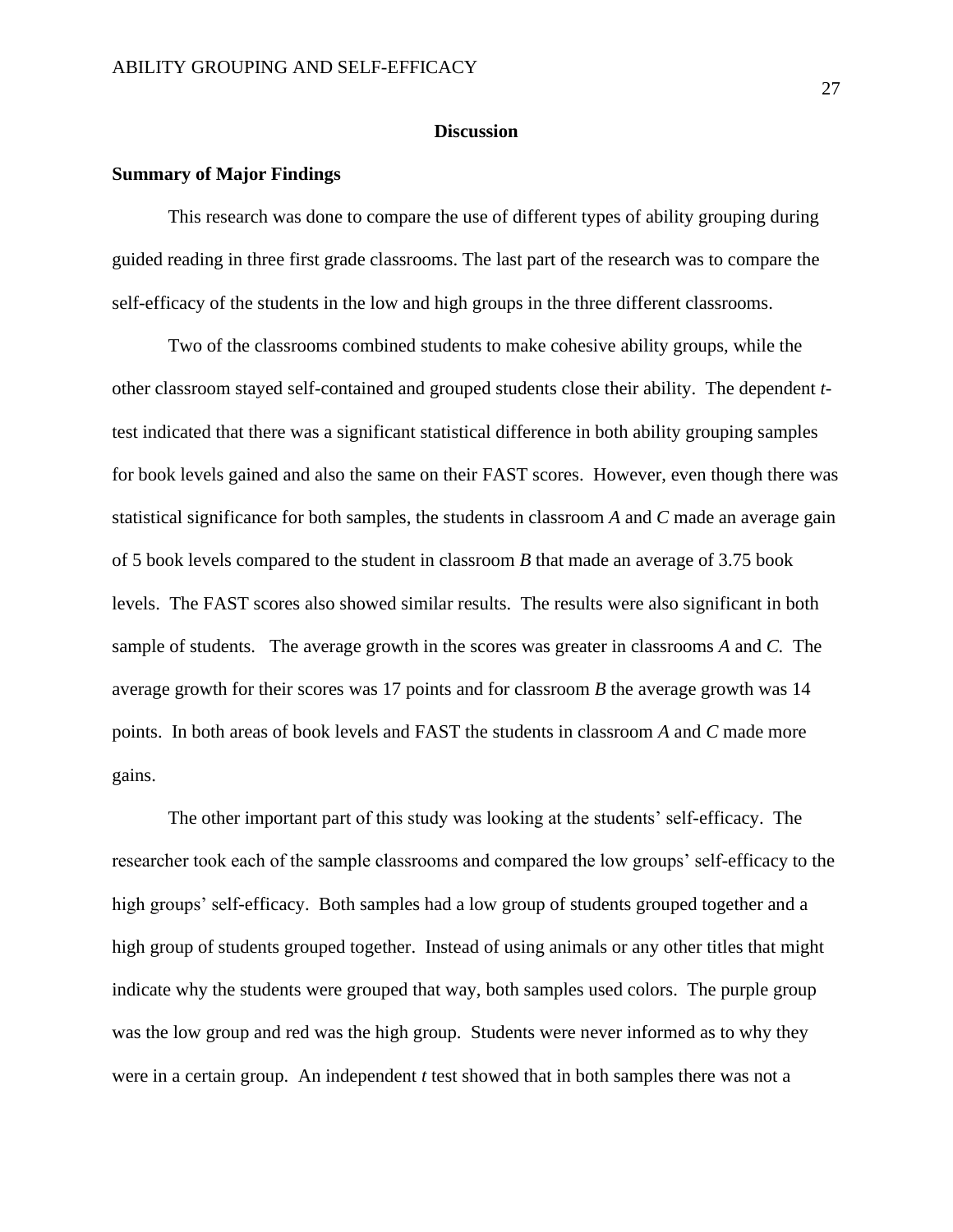statistical significance between the low group and high groups self-efficacy. This means that the students self-efficacy were not affected based on their placement in groups. In both cases, the difference had a medium to small effect size. This is an important part of the study, working with young children and trying to educate them on how to read it could be detrimental to their growth if their self-efficacy was affected by ability grouping.

# **Limitations of the Study**

Multiple limitations of the study are existent, which could affect the validity of the results. The samples that were used in this study were three first grade classrooms in a Title 1 school district. This is a small sample size in comparison to what it could be. It would be hard to use these results outside of this study. Another limitation is how the students were grouped between the two samples. In classrooms *A* and *C* there were more students in the lower groups compared to the lower group in classroom *B.* This could make an impact on the results of the study. Baseline data was used from the beginning of the year for all students. The students' retention levels from the previous year could have been very different in terms of what they retained from Kindergarten. The time limits that the educators used for guided reading also varied. The researcher who conducted this study was an educator in one of the classrooms. More emphasis could have been put on certain skills during the guided reading time. The implementation of guided reading depends heavily on the expertise of the educator. Two of the educators had been teaching for 5 years and one of the educators for 25 years.

Factors that limited the study on self-efficacy included the questionnaire and the participants. The questionnaire was not worded in a developmentally appropriate way. Most of the participants are English Language Learners and may not have understood the questions. Another limitation was the questionnaire was given only once at the end of the research project.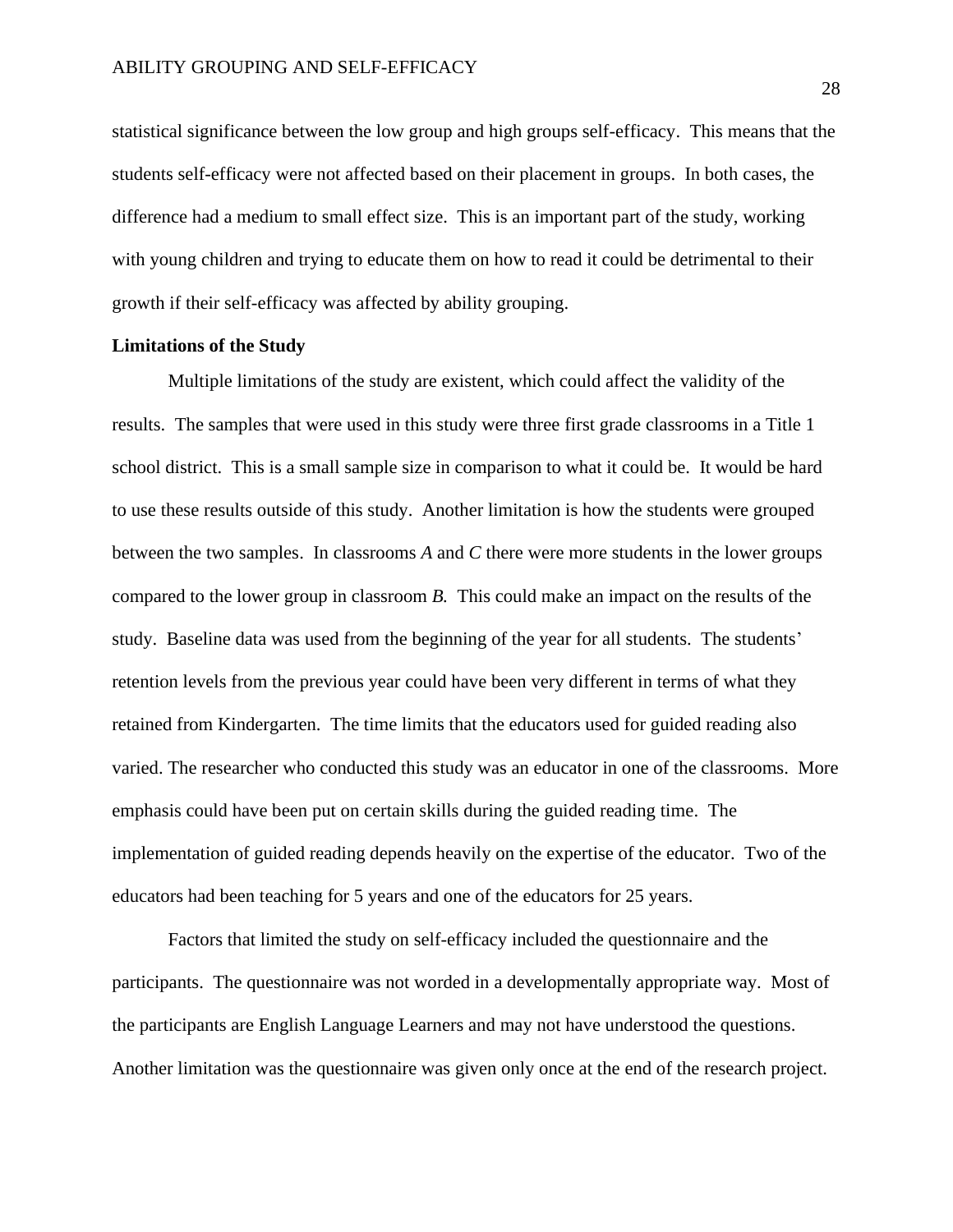It may have been important to give the questionnaire at the start of the school year to see if their self-efficacy changed throughout the school year due to guided reading.

# **Further Study**

To study ability grouping and self-efficacy, a researcher could conduct this study with multiple first grade classrooms in a Title 1 school. It would be important to make sure that the groups are equitable in time spent with the teacher during group and the activities that are done outside of guided reading. Whole group reading, reader's theatre, read aloud, and independent reading are important aspects of guided reading and should be implemented with guided reading. A survey given to educators on their perspectives of ability grouping and the ways they implement it could give greater insight on the benefits of grouping students in other ways for guided reading to meet the student needs.

Using a different questionnaire to assess the students' self-efficacy could be beneficial to the study. It is important that the questions are to the point and worded in a child friendly way. It could be beneficial to find the average self-efficacy score for a first grader and compare the student scores to the average. A researcher conducting this study could also give the questionnaire at the beginning of the year and again at the completion of the research.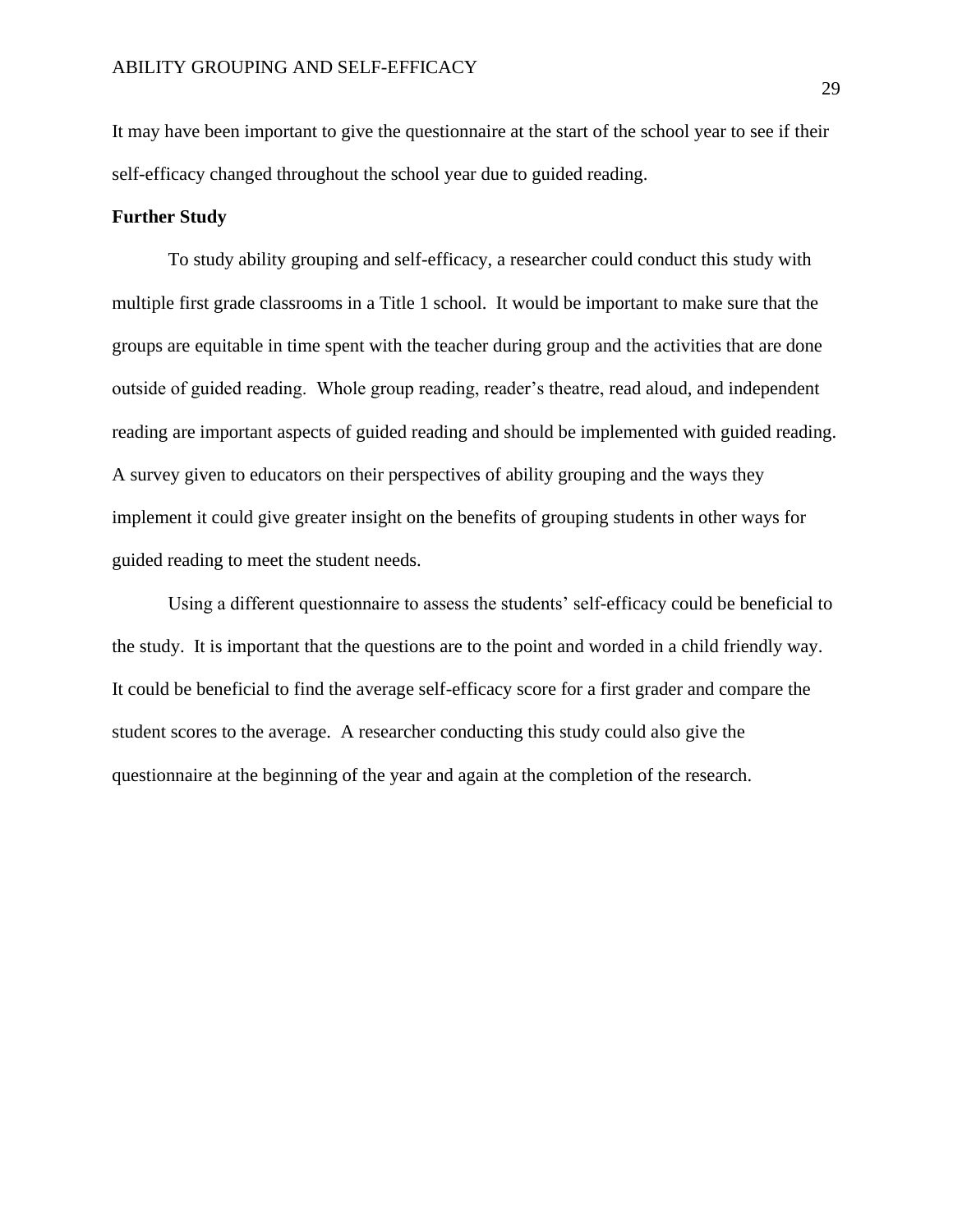#### **Conclusion**

The study that was done has shown that cross-classroom leveling based on student needs and book levels has a greater impact on student learning in guided reading. By implementing this style of ability grouping teachers are better able to meet the needs of their students as individuals. FAST testing looked at skills such as sentence reading, word segmenting and sight words. These skills are a focus in guided reading. It is important that guided reading groups are fluid and flexible to meet the needs of the students. It can be detrimental to students reading development if they remain in stagnant groups, working on skills they may not be ready for or have already mastered. The researcher looked at book levels for the trimester 2 grading period, more students in classrooms *A* and *C* met their trimester 2 goal than in other classrooms.

A lot of measures were taken to ensure that students did not really understand why they were in a certain group or a certain classroom. The groups remained very fluid to help with this. Studies have shown that ability grouping can have a negative effect on a student self-efficacy. The measures that were taken seemed to help students still have a confidence in themselves and the work they were completing. There was not a large difference between the lower ability students and the higher ability students.

The research and findings of this study show that it is important to meet the needs of all students based on their needs. The groups need to remain flexible to continue their learning to the next level. When students are in their zone of proximal development they are engaged and getting the support they need to move on to the next level. Teachers are able to continually evaluate needs and understanding of students when they are in their ZPD range. Educators need to find useful and efficient ways of being able to meet the diversity and the large range of reading needs in the general classroom (Tobin, 2008).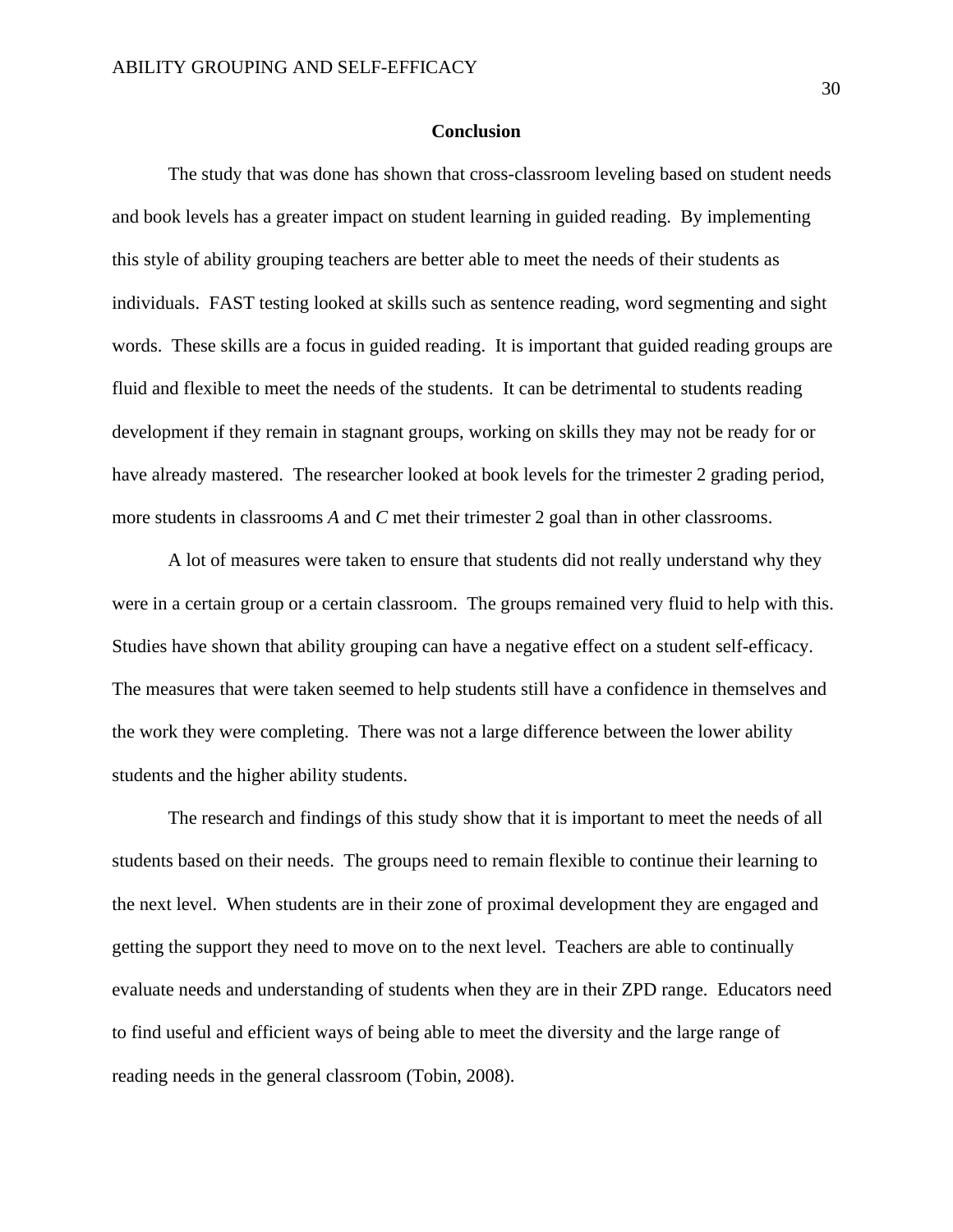#### References

- Abbott, R., Mickail, T., Richards, T., Renninger, K. A., Hidi, S. E., Beers, S., & Berninger, V. (2017). Understanding interest and self-efficacy in the reading and writing of students with persisting specific learning disabilities during middle childhood and early adolescence. *International Journal of Educational Methodology*, *3*(1), 41-64. Retrieved from ERIC database. (Accession No. EJ1167300)
- Aftab, J. (2015). Teachers' beliefs about differentiated instruction in mixed ability classrooms: A case of time limitation. *Journal of Education and Educational Development*, *2*(2), 94- 114. Retrieved from ERIC database. (Accession No. EJ1161474)
- Batt, J., & Frencham, R. (2009). A recipe for guided reading--powerful teaching of reading. *Practically Primary*, *14*(2), 29-33.
- Boaler, J., William, D., & Brown, M. (2000). Students' experiences of ability grouping: Disaffection, polarisation and the construction of failure. *British Educational Research Journal*, *26*(5), 631-648. Retrieved from JSTOR database. (Accession No. 1501995)
- Chorzempa, B. F., & Graham, S. (2006). Primary-grade teachers' use of within-class ability grouping in reading. *Journal of Educational Psychology*, *98*(3), 529-541. https://doi.org/10.1037/0022-0663.98.3.529
- Clay, M.(1994). *Reading recover. A guidebook for teachers in training.* Portsmouth, NH: Heinemann.
- Corkett, J., Hatt, B., & Benevides, T. (2011). Student and teacher self-efficacy and the connection to reading and writing. *Canadian Journal of Education*, *34*(1), 65-98. Retrieved from ERIC database. (Accession No. EJ932470)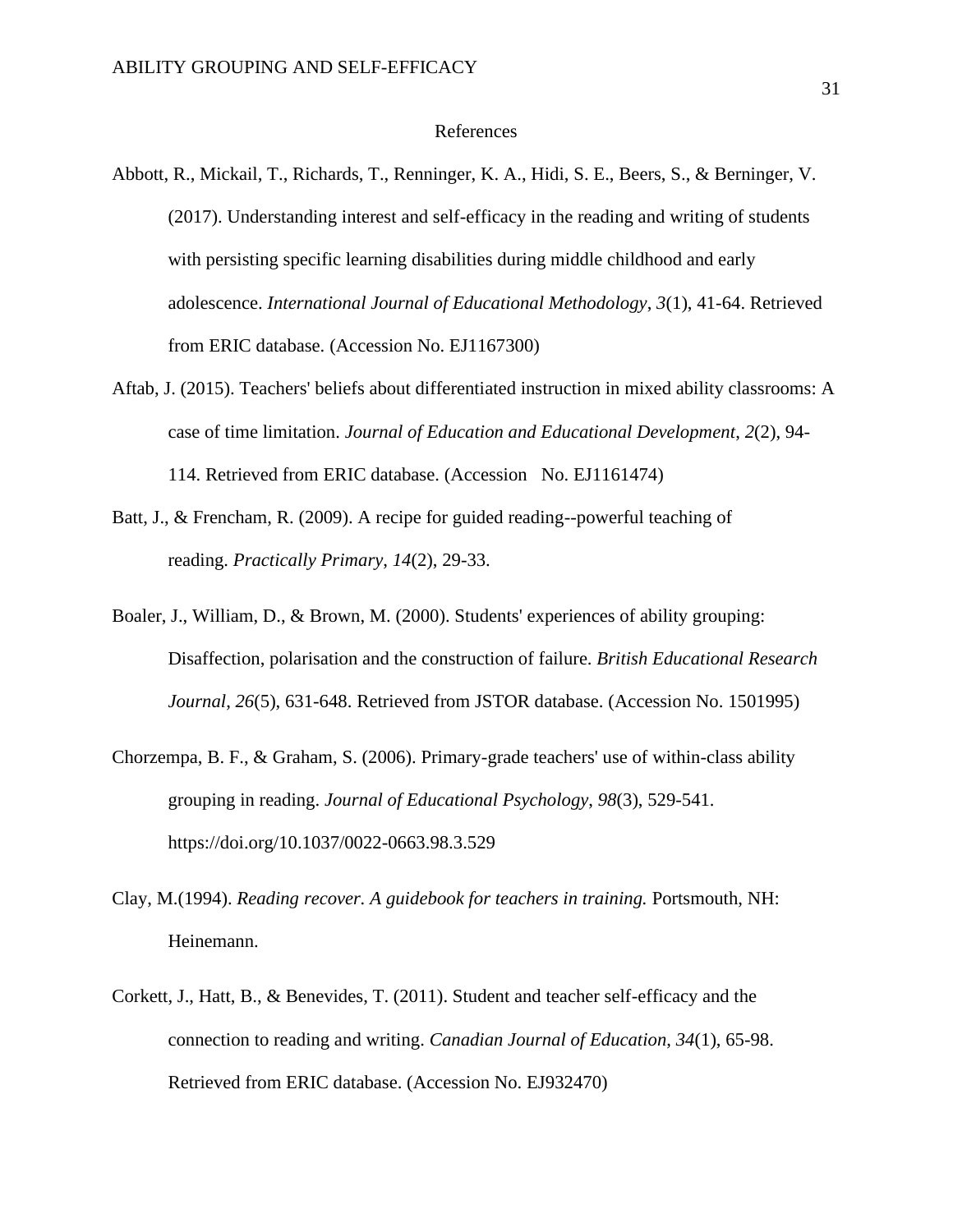- Donnelly, P. (2019). A new guide for guided reading: More guided, more reading. *Practical Literacy*, *24*(1), 9-12.
- Du Plooy, L. L. (2019). The manifestations of the practice of within-class homogeneous ability grouping. *South African Journal of Childhood Education*, *9*(1), NA. https:// doi:10.4102/sajce.v9i1.690
- Erickson, A.S. & Noonan, P.M. (2018). *The skills that matter: Teaching interpersonal and intrapersonal competencies in any classroom.* Self-Efficacy Formative Questionnaire. 175-176.
- Ford, M. P., & Opitz, M. F. (2008). A national survey of guided reading practices: What we can learn from primary teachers. *Literacy Research and Instruction, 47*(4), 309-331. https://doi.org/10.1080/19388070802332895
- Ford, M. P., PhD., & Opitz, M. F., PhD. (2011). Looking back to move forward with guided reading. *Reading Horizons, 50*(4), 225-240. https://doi.org/10.1108
- Fountas, I & Pinnell, G. (1996). *Guided reading: Good first teaching for all children*. Portsmouth, NH: Heinemann.
- Fountas, I & Pinnell, G. (2012). Guided reading: The romance and the reality. *The Reading Teacher, 66*(4), 268-284. Retrieved from www.jstor.org/stable/233210=307
- Fredericks, A. D. (2003). The ins and outs of guided reading. *Science and Children, 40*(6), 22- 27. Retrieved from ProQuest 5000 database.
- Greenwood, C. R., Tapia, Y., Abbott, M., & Walton, C. (2003). A building-based case study of evidence-based literacy practices: Implementation, reading behavior, and growth in reading fluency, k-4. *The Journal of Special Education*, *37*(2), 95-110. https://doi.org/10.1177/00224669030370020401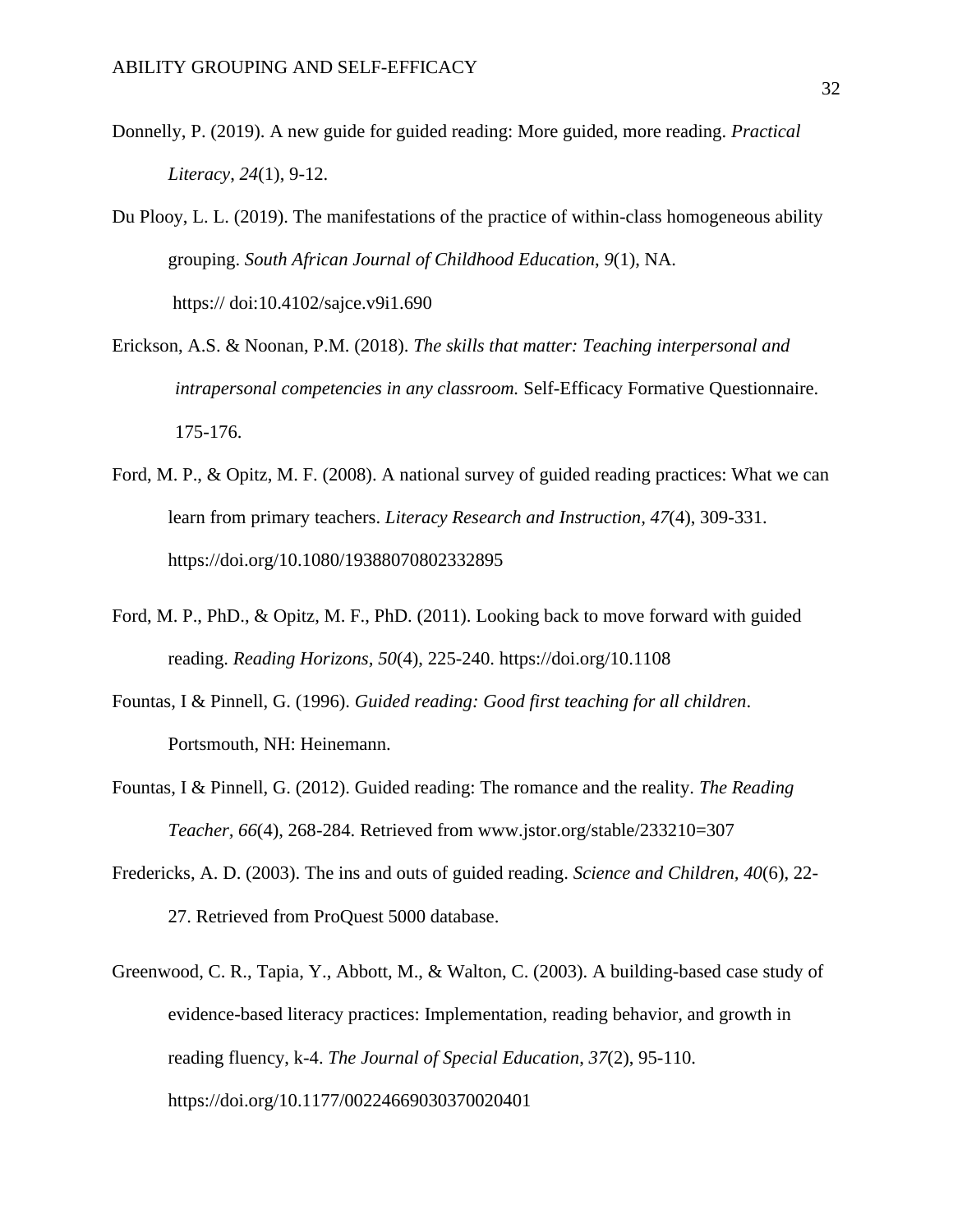- Ireson, J., & Hallam, S. (1999). Raising Standards: Is Ability Grouping the Answer? *Oxford Review of Education, 25*(3), 343-358. Retrieved from www.jstor.org/stable/1050925
- Kulik, J. A. (1992). An analysis of the research on ability grouping: Historical and contemporary perspectives. *The National Research Center on the Gifted and Talented*, 3-77. Retrieved from ERIC database. (ED350777)
- Lee, Y., & Jonson-Reid, M. (2016). The Role of Self-Efficacy in Reading Achievement of Young Children in Urban Schools. *Child & Adolescent Social Work Journal, 33*(1), 79– 89. Retrieved from https://doi/10.1007/s10560-015-0404-6
- Loveless, T. (1998). The tracking and ability debate. *Thomas B. Fordham Foundation*, *2*(8), 1-30. Retrieved from ERIC database. (ED422454)
- McKenna, M. C., & Kear, D. J. (1990). Measuring attitude toward reading: A new tool for teachers. *The Reading Teacher*, *43*(9), 626-639.
- Minnesota Department of Education. (2018). *Minnesota report card.* Retrieved from https://rc.education.mn.gov/#demographics/orgId--10518001000\_\_p--9
- Richardson, J. (2016). *The next step forward in guided reading: An assess-decide-guide framework for supporting every reader*. Scholastic, Inc.
- Robinson, J. P. (2008). Evidence of a differential effect of ability grouping on the reading achievement growth of language-minority hispanics. *American Educational Research Association*, *30*(2), 141-180. Retrieved from JSTOR database.
- Scholz, S. (2004). Ability groups: Ineffective or ineffectively used? *Australian Primary Mathematics Classroom*, *9*(N2), 29-31. Retrieved from ERIC database. (Accession No. EJ793889)